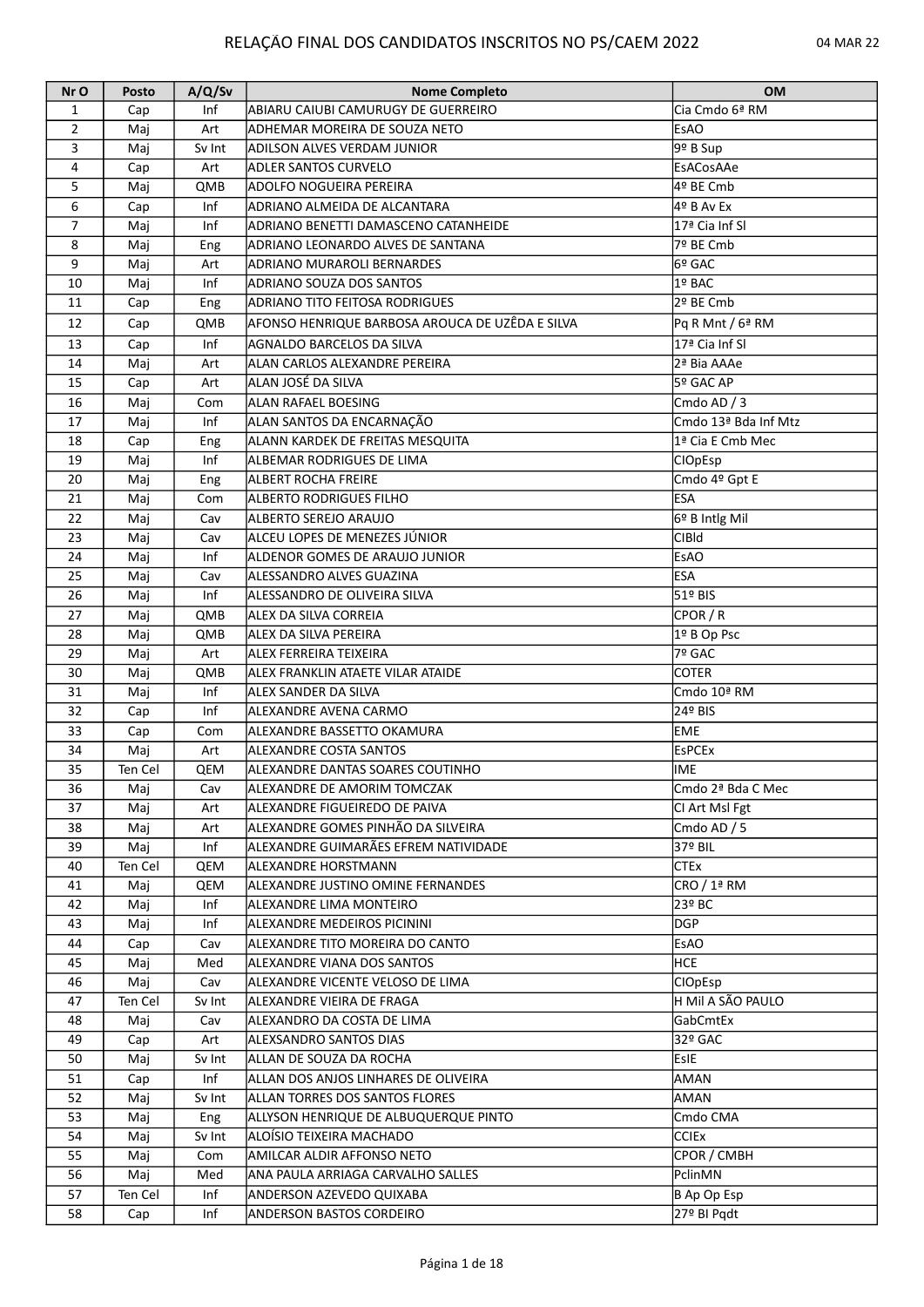| Nr O | Posto   | A/Q/Sv | <b>Nome Completo</b>                             | <b>OM</b>                                  |
|------|---------|--------|--------------------------------------------------|--------------------------------------------|
| 59   | Maj     | Cav    | IANDERSON BERGER RIBAS                           | CA Sul                                     |
| 60   | Ten Cel | Inf    | <b>ANDERSON CARLOS JARDIM LISTO</b>              | $\overline{\text{Cmdo 1}^{\mathsf{a}}}$ DE |
| 61   | Ten Cel | Cav    | <b>ANDERSON CODEVILA DA SILVA</b>                | Cmdo 15ª Bda Inf Mec                       |
| 62   | Cap     | Sv Int | ANDERSON DE ALMEIDA FERES VIEIRA                 | B Ap Op Esp                                |
| 63   | Maj     | Art    | <b>ANDERSON EDUARDO E SOUZA REIS</b>             | <b>EsAO</b>                                |
| 64   | Maj     | Com    | ANDERSON FIDÉLIS JOSÉ DA SILVA                   | <b>CPEx</b>                                |
| 65   | Maj     | Sv Int | ANDERSON JOSÉ SOARES DE LIMA                     | <b>SEF</b>                                 |
| 66   | Ten Cel | Com    | <b>ANDERSON LELLIS ALVES MOURA</b>               | CIE                                        |
| 67   | Ten Cel | QEM    | <b>ANDERSON LIMA MUNIZ BARRETTO</b>              | <b>CITEx</b>                               |
| 68   | Maj     | Art    | <b>ANDERSON MARQUES</b>                          | 15º GAC / AP                               |
| 69   |         | QEM    | <b>ANDERSON TAVARES BRUSCATO</b>                 | Cmdo Com G Ex                              |
| 70   | Cap     | Inf    | <b>ANDESON VÉRAS DA SILVA</b>                    |                                            |
|      | Maj     |        |                                                  | <b>CMCG</b>                                |
| 71   | Cap     | Art    | ANDRÉ DE OLIVEIRA FERREIRA                       | 2ª Bia AAAe                                |
| 72   | Maj     | Cav    | ANDRÉ LUIZ DE OLIVEIRA SERAFINI                  | $\overline{\text{C}}$ mdo 3ª RM            |
| 73   | Maj     | Art    | <b>ANDRE LUIZ PEREIRA</b>                        | EsACosAAe                                  |
| 74   | Maj     | Inf    | ANDRÉ MIRANCOS DA SILVA                          | 34° B I Mec                                |
| 75   | Cap     | Art    | <b>ANDRÉ RICARDO SOARES</b>                      | CPOR / R                                   |
| 76   | Maj     | Inf    | ANDRÉ RODRIGUES DE SOUZA SOARES                  | 2º B Av Ex                                 |
| 77   | Cap     | Sv Int | ANDRÉ SANTOS DE OLIVEIRA                         | <b>EsAO</b>                                |
| 78   | Maj     | Eng    | ANDRÉ TEIXEIRA DA SILVA                          | <b>DEC</b>                                 |
| 79   | Maj     | Cav    | ANDRÉ VICTOR FLORES COLPO                        | Cmdo CMO                                   |
| 80   | Maj     | Art    | ANDRE ZANELLA NETO                               | lsGEx                                      |
| 81   | Cap     | Med    | ANDRÉA CÍNTIA LIMA BERREDO                       | H Mil A BRASÍLIA                           |
| 82   | Maj     | Sv Int | ANDREOTTI VINICIUS GIAROLA SILVA                 | <b>CCIEx</b>                               |
| 83   | Maj     | Inf    | <b>ANDREY EDUARDO RODRIGUES</b>                  | CA Sul                                     |
| 84   | Cap     | Inf    | ÂNGELO MACHADO DA COSTA                          | l6º BIL                                    |
| 85   | Maj     | Eng    | ÂNGELO VERONIMO LAMEIRA                          | Cia Prec Pqdt                              |
| 86   | Cap     | Inf    | <b>ANTHONY NELSON VAZ ARAMAYO</b>                | Cmdo 12ª Bda Inf L (Amv)                   |
| 87   | Maj     | Art    | ANTONIO CARLOS DA SILVA ARAUJO JUNIOR            | Cmdo 7ª RM                                 |
|      |         |        |                                                  |                                            |
| 88   | Ten Cel | Art    | <b>ANTONIO CARLOS MACARTHS LUCENA JUNIOR</b>     | <b>CMJF</b>                                |
| 89   | Maj     | Eng    | ANTONIO GONÇALVES JÚNIOR                         | <b>DPIMA</b>                               |
| 90   | Cap     | Inf    | ANTONIO LUIZ FREITAS RIBEIRO                     | Cia Cmdo 16 <sup>ª</sup> Bda Inf Sl        |
| 91   | Maj     | Eng    | ARACATY ANDRADE SARAIVA                          | <b>DPIMA</b>                               |
| 92   | Ten Cel | Cav    | lariel Alessandro Berger                         | <b>B Adm Gu SM</b>                         |
| 93   | Maj     | Inf    | <b>ARIKSON LAMARE CASTRO SANTOS</b>              | CA-Leste                                   |
| 94   | Ten Cel | Med    | ARLEIA RIBEIRO DA SILVA                          | HCE                                        |
| 95   | Maj     | Inf    | ARMANDO ALVES DE OLIVEIRA SOUZA                  | <b>CCOPAB</b>                              |
| 96   | Cap     | Sv Int | <b>ARTHUR BARRETO DE PAULA</b>                   | <b>EsAO</b>                                |
| 97   | Cap     | Inf    | <b>ARTHUR GUSTAVO BELLÉ GONÇALVES</b>            | 9º BI Mtz                                  |
| 98   | Ten Cel | Sv Int | <b>ARTUR ALBINO BARBOZA</b>                      | 3º CGCFEx                                  |
| 99   | Maj     | Art    | ARTUR MENDES PEREIRA DE PAULA                    | $10^{\circ}$ GAC / SI                      |
| 100  | Cap     | Eng    | <b>ATLAS CALDAS CHAVES</b>                       | 10 <sup>ª</sup> Cia E Cmb                  |
| 101  | Maj     | QEM    | AUGUSTO CEZAR GOMES DOS SANTOS                   | <b>CTEx</b>                                |
| 102  | Cap     | Cav    | AUGUSTO CEZAR MATTOS GONÇALVES DE ABREU PIMENTEL | <b>EsAO</b>                                |
| 103  | Maj     | Eng    | AUGUSTO TOSCANO ESPÍNOLA NETO                    | Cmdo 3ª RM                                 |
| 104  | Maj     | Cav    | <b>AWIRE ESPINDOLA BUCHAUL</b>                   | <b>CIAvEx</b>                              |
| 105  | Cap     | Inf    | BERNARDO BARRETO CIPRIANO DA SILVA               | <b>EsSLog</b>                              |
| 106  |         | QMB    | BERNARDO DA SILVA ENNES COUTINHO                 | 5º B Sup                                   |
|      | Cap     |        |                                                  |                                            |
| 107  | Maj     | Cav    | <b>BERNARDO HOFFMANN SCHMIDT</b>                 | GSIPr                                      |
| 108  | Maj     | Cav    | <b>BERNARDO LACERDA RAMOS</b>                    | 1º RCG                                     |
| 109  | Maj     | QEM    | BIANCA CIPRIANO DA SILVA ZARY                    | CRO / 2ª RM                                |
| 110  | Maj     | QMB    | <b>BRAULIO CASTELUCI TESTA</b>                   | <b>EsAO</b>                                |
| 111  | Maj     | Cav    | BRAWLLER JOSÉ CARVALHO DA SILVA                  | 1º B Av Ex                                 |
| 112  | Maj     | Com    | BRENO GOMES DA COSTA                             | AMAN                                       |
| 113  | Cap     | Art    | <b>BRENO NASCIMENTO DE MEDEIROS</b>              | 32º GAC                                    |
| 114  | Cap     | Eng    | BRUNO ABILHÔA LEVATTI                            | 15ª Cia E Cmb                              |
| 115  | Maj     | Inf    | BRUNO AURÉLIO DE ALMEIDA FURTADO                 | Cmdo 4ª RM                                 |
| 116  | Maj     | Com    | <b>BRUNO BELLO DA SILVA</b>                      | 2º B Av Ex                                 |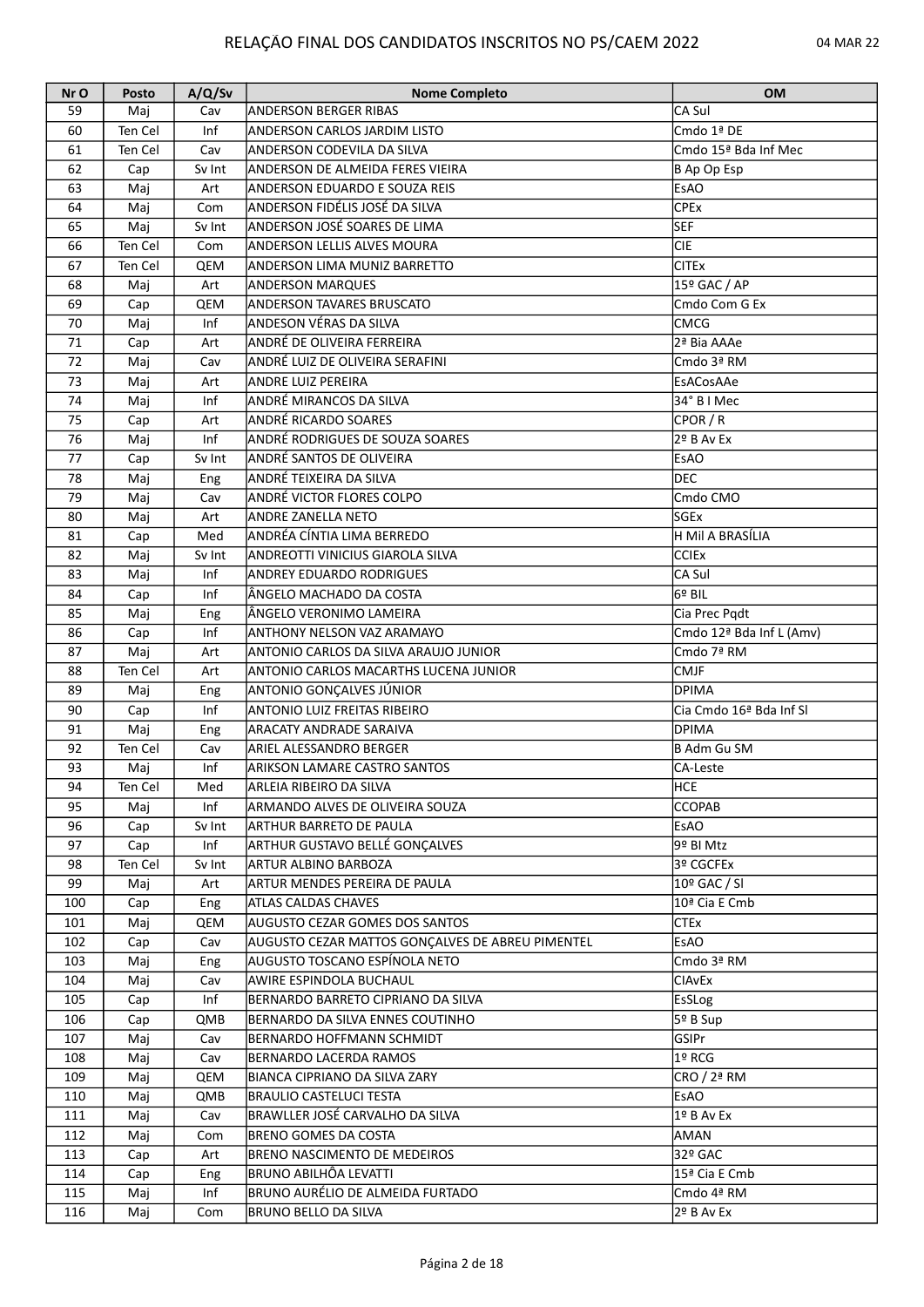| Nr O | Posto   | A/Q/Sv | <b>Nome Completo</b>                     | <b>OM</b>             |
|------|---------|--------|------------------------------------------|-----------------------|
| 117  | Mai     | Cav    | BRUNO BITTENCOURT BURITY                 | <b>GSIPr</b>          |
| 118  | Cap     | Cav    | BRUNO CARLOS DE PAIVA CAMPOS             | <b>DGP</b>            |
| 119  | Maj     | Eng    | BRUNO CÉSAR DA SILVA CONCEIÇÃO           | <b>EsPCEx</b>         |
| 120  | Maj     | Art    | <b>BRUNO COELHO PEREIRA</b>              | 4º GAAAe              |
| 121  | Maj     | Inf    | <b>BRUNO COSTA TODESCHI</b>              | BCSv/ESA              |
| 122  | Maj     | Inf    | BRUNO DE ANDRADE ALMEIDA                 | GSIPr                 |
| 123  | Maj     | Inf    | <b>BRUNO DE MORAES SILVA</b>             | <b>BGP</b>            |
| 124  | Maj     | Inf    | <b>BRUNO DOS SANTOS NOGUEIRA</b>         | 53º BIS               |
| 125  | Cap     | Inf    | BRUNO EDUARDO DO NASCIMENTO E SILVA      | BGP                   |
| 126  | Maj     | Com    | BRUNO ENEAS CARVALHO DOS ANJOS           | DPIMA                 |
| 127  | Cap     | Eng    | <b>BRUNO GIORGI SCHIAVON BORGO</b>       | $2^9$ B Av Ex         |
| 128  | Maj     | Inf    | <b>BRUNO GONÇALVES DA SILVA</b>          | EsAO                  |
| 129  |         |        | <b>BRUNO MARTIN QUINTEIRO</b>            | $3o$ B Log            |
|      | Cap     | QMB    |                                          | EME                   |
| 130  | Maj     | Art    | <b>BRUNO PAULO BERNARDES ROSA</b>        |                       |
| 131  | Maj     | Art    | BRUNO PEREIRA DE FIGUEIREDO              | CA Sul                |
| 132  | Cap     | Cav    | BRUNO ROLEMBERG QUINTELLA FONTES VÍTOLA  | 1º RCG                |
| 133  | Maj     | Art    | <b>BRUNO SALERNO CHAVES</b>              | EME                   |
| 134  | Cap     | Inf    | <b>BRUNO SOUTO DE SOUZA</b>              | EsAO                  |
| 135  | Ten Cel | Cav    | <b>BRUNO VASCONCELOS DE MOURA</b>        | 2ª Cia Intlg          |
| 136  | Cap     | Inf    | BRUNO VINÍCIUS BATISTA BRASIL RIBEIRO    | 16º BI Mtz            |
| 137  | Cap     | Art    | <b>BRUNO VINICIUS SILVA VITAL</b>        | $19$ GAC / SI         |
| 138  | Cap     | Sv Int | CAIRO MARX RODRIGUES SAMPAIO             | 10º CGCFEx            |
| 139  | Maj     | Med    | CARLLA GUENIN BAPTISTA                   | Cmdo 1ª Bda Inf Sl    |
| 140  | Maj     | Inf    | CARLOS ALBERTO NEIVA BARCELLOS FILHO     | GSIPr                 |
| 141  | Maj     | Inf    | CARLOS ALBERTO PINHEIRO DOS SANTOS FILHO | Cia Cmdo Bda Inf Pqdt |
| 142  | Maj     | Sv Int | CARLOS ALMIR MENDES BALATA JUNIOR        | <b>CPEx</b>           |
| 143  | Ten Cel | Inf    | CARLOS CÉSAR CUNHA MARTINS FILHO         | Cmdo CMN              |
| 144  | Maj     | Com    | CARLOS EDUARDO AGNELO DA ROCHA           | Cmdo 10ª Bda Inf Mtz  |
| 145  | Ten Cel | Cav    | CARLOS EDUARDO GONÇALVES RAMOS           | Cmdo 17ª Bda Inf Sl   |
| 146  | Maj     | Sv Int | CARLOS EDUARDO RIBEIRO PACHECO FILHO     | 4º D Sup              |
| 147  | Cap     | Art    | CARLOS EUCLIDES OLSCHOWSKY DA CRUZ FILHO | 20º GAC L             |
| 148  | Maj     | Inf    | CARLOS FREDERICO BAHIA BARRETO           | 2º BIS                |
| 149  | Cap     | Sv Int | CARLOS GUILHERME DE FARIAS MARTINS       | <b>AMAN</b>           |
| 150  | Ten Cel | Inf    | CARLOS GUSTAVO GRITZ RODRIGUES           | Cmdo 11ª RM           |
| 151  | Maj     | QEM    | CARLOS GUSTAVO MARCOS DE OLIVEIRA        | Cmdo 1º Gpt E         |
| 152  |         |        |                                          |                       |
|      | Maj     | Eng    | CARLOS HENRIQUE DE LIMA LOURENÇO         | Cmdo 12ª RM           |
| 153  | Maj     | Inf    | CARLOS HENRIQUE VIANA OLIVEIRA           | 2º BIS                |
| 154  | Maj     | Eng    | CARLOS HUMBERTO LOPES GUALTER FILHO      | 2º BEC                |
| 155  | Maj     | Eng    | CARLOS JOSÉ NUNES ATAÍDE                 | 21ª Cia E Cnst        |
| 156  | Maj     | Inf    | CARLOS MAGNO SIQUEIRA CARVALHO           | 34° B I Mec           |
| 157  | Maj     | QEM    | CARLOS RENATO AGUIAR BRANDÃO             | AMAN                  |
| 158  | Maj     | Cav    | ICARLOS ROBERTO KENJI OBARA JÚNIOR       | Cmdo 22ª Bda Inf Sl   |
| 159  | Cap     | Com    | CARLOS ROBERTO RONDON PEREIRA SAIGALI    | 14ª Cia Com Mec       |
| 160  | Maj     | Eng    | CARLOS ZUMILDES ARAÚJO CARDOSO           | 2º BEC                |
| 161  | Maj     | Inf    | CÁSSIO ALCÂNTARA NEVES                   | 31º BI Mtz            |
| 162  | Maj     | Inf    | CASTORINO BATISTA GOMES NETO             | 5º BIL                |
| 163  | Cap     | Med    | CÉLIA CRISTINA DA SILVA MOURA            | <b>ESA</b>            |
| 164  | Maj     | Eng    | CÉLIO IMAI                               | 9º BEC                |
| 165  | Maj     | Eng    | CÉSAR AUGUSTO QUEIROZ DA COSTA           | 6º BEC                |
| 166  | Maj     | Art    | CÉSAR CRISHNAMURTI COSTA DE MENEZES      | 14º B Log             |
| 167  | Maj     | Inf    | CESAR MARIANO DE ANDRADE JUNIOR          | 59º BI Mtz            |
| 168  | Maj     | Inf    | CESAR MONTENEGRO JUSTO                   | Cmdo 1ª Bda Inf SI    |
| 169  | Maj     | Com    | CÉZAR FLORES MALHADA JÚNIOR              | 9º B COM GE           |
| 170  | Ten Cel | Art    | CHRISTOPHE GERVAZONI SABINO              | Ba Adm Cmdo Op Esp    |
| 171  | Cap     | Art    | CHRISTOPHER CELSO MÁXIMO NETTO           | Bia Cmdo Art Ex       |
| 172  | Maj     | QMB    | CÍCERO AUGUSTO TRINDADE CORRÊA           | 17º B Log L - Mth     |
| 173  | Maj     | Art    | CÍCERO LUIZ ALVES DA SILVA               | <b>COTER</b>          |
| 174  | Ten Cel | Inf    | CLAUDINEI DE ALMEIDA JÚNIOR              | Cmdo 5ª D E           |
|      |         |        |                                          |                       |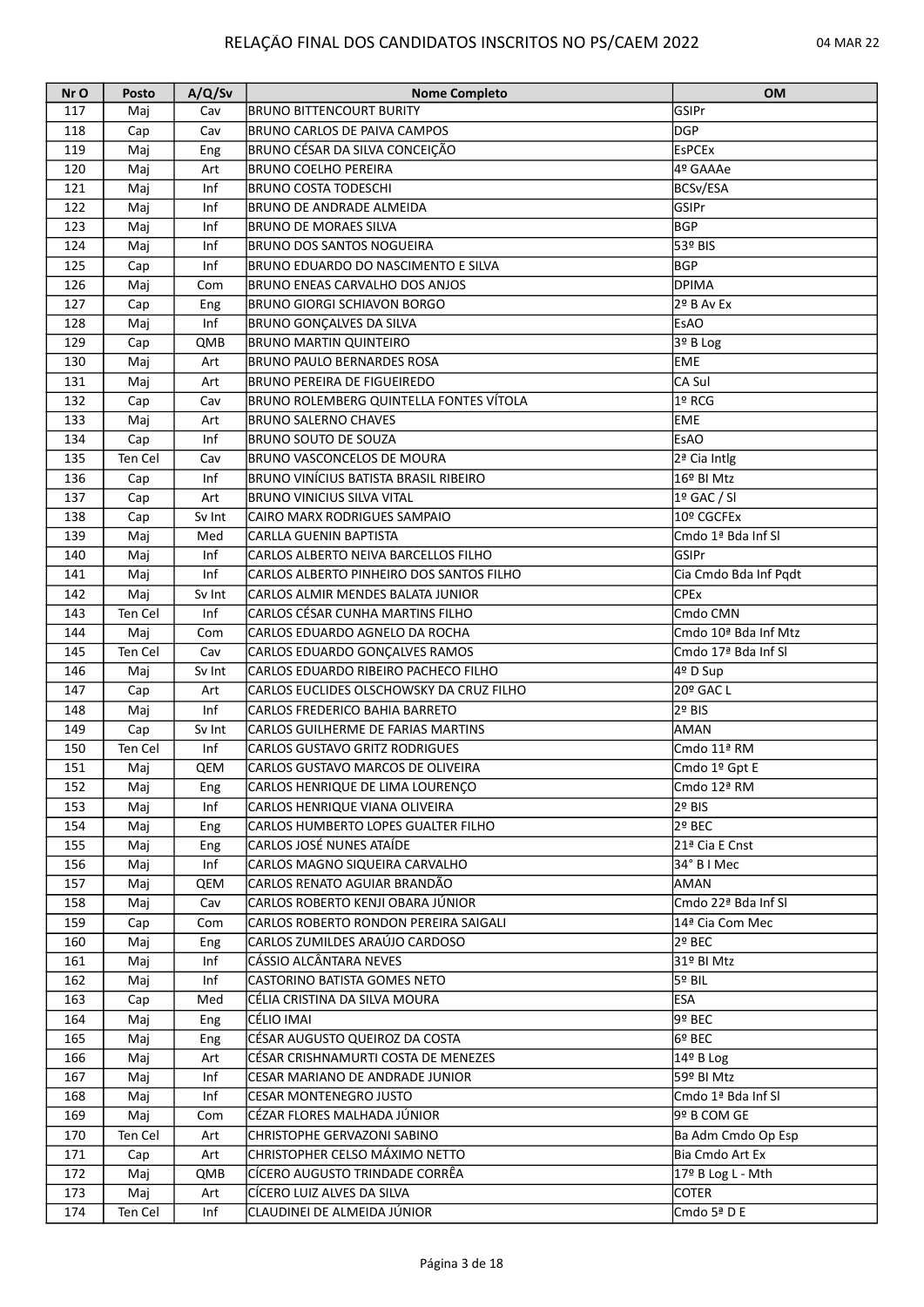| Nr O | Posto   | A/Q/Sv | <b>Nome Completo</b>                           | <b>OM</b>                            |
|------|---------|--------|------------------------------------------------|--------------------------------------|
| 175  | Maj     | QEM    | CLÁUDIO AUGUSTO BARRETO SAUNDERS FILHO         | <b>IME</b>                           |
| 176  | Ten Cel | Inf    | CLAUDIO BELCHIOR SANTOS DE SOUZA               | Cmdo 11ª RM                          |
| 177  | Maj     | Inf    | CLÁUDIO VINÍCIUS DE SOUZA ALVES                | CPOR / CMBH                          |
| 178  | Maj     | Inf    | CLEIDILSON MARCELO FERREIRA SIQUEIRA           | <b>DGP</b>                           |
| 179  | Cap     | Inf    | <b>CLETO MARTINS BARBOSA FILHO</b>             | BCSv/ESA                             |
| 180  | Maj     | Cav    | CLODOMIRO RODRIGUES MATOZO JUNIOR              | <b>CIBId</b>                         |
| 181  | Maj     | Med    | <b>CLÓVIS CARNEIRO NETO</b>                    | Cmdo 5ª RM                           |
| 182  | Ten Cel | QEM    | CLÓVIS JESUS DE SOUZA                          | CRO / 2ª RM                          |
| 183  | Maj     | Cav    | CRISTIANO DE SOUZA DORNELES                    | <b>CIBId</b>                         |
| 184  | Ten Cel | Inf    | CRISTIANO MODESTO PENAFORTES                   | 27º BI Pqdt                          |
| 185  | Maj     | Com    | ICRISTIANO TOMAZ MONNERAT SOLON DE PONTES      | CPOR / RJ                            |
| 186  | Cap     | Inf    | DAISON RICARDO BACOVICZ BUENO                  | 2ª Cia Fron                          |
| 187  | Maj     | Eng    | DAMIÃO DE FRANÇA BLASKIEVICZ                   | Cmdo 13ª Bda Inf Mtz                 |
| 188  | Maj     | Inf    | DANIEL AVELLAR VALLIM                          | 2º BIS                               |
| 189  | Maj     | Cav    | DANIEL CABRAL DE VASCONCELLOS BRAGA            | 4º B Av Ex                           |
| 190  | Maj     | Eng    | DANIEL CASTELO BRANCO LEMOS                    | CRO / 12ª RM                         |
| 191  | Maj     | Cav    | DANIEL CORRÊA DE FREITAS                       | GabCmtEx                             |
| 192  | Cap     | Inf    | DANIEL DA CONCEIÇÃO FREIRE                     | 17º B Fron                           |
| 193  | Maj     | Cav    | DANIEL DA SILVEIRA JACOBINA                    | Cmdo 7ª DE                           |
| 194  | Maj     | Inf    | DANIEL DE CAMPOS LOPES                         | Cmdo 5ª RM                           |
| 195  |         | Inf    | DANIEL DE FREITAS ALMEIDA CUNHA                | Cmdo CMNE                            |
|      | Maj     |        | DANIEL DE MATTOS RODRIGUES                     |                                      |
| 196  | Maj     | Cav    |                                                | 3º B Av Ex                           |
| 197  | Maj     | Inf    | DANIEL DOTTO BIANCO                            | 23º BI                               |
| 198  | Cap     | QMB    | DANIEL ESTEVES DE MELO VALDIGEM                | Pq R Mnt / 12ª RM                    |
| 199  | Maj     | Art    | DANIEL FRANCISCO BET                           | 1º B Av Ex                           |
| 200  | Cap     | Cav    | DANIEL GELATTI SAMPAIO                         | 4º RCB                               |
| 201  | Cap     | QMB    | DANIEL GERALDINI                               | 111ª Cia AP MB                       |
| 202  | Maj     | Art    | DANIEL LUIS GOMES DOS SANTOS SILVA             | <b>CEP</b>                           |
| 203  | Maj     | Com    | DANIEL MATEUS COELHO                           | B Adm Ap CMP                         |
| 204  | Maj     | Cav    | DANIEL MOREIRA ROXO                            | 2º B Av Ex                           |
| 205  | Maj     | Inf    | DANIEL MOURA FELIX CARDOSO                     | AMAN                                 |
| 206  | Maj     | QEM    | DANIEL MOURÃO MARTINS                          | 41º CT                               |
| 207  | Cap     | Inf    | DANIEL MUENZER DE OLIVEIRA                     | B Adm QGEx                           |
| 208  | Maj     | Com    | DANIEL SEIXAS DA SILVA                         | <b>CIGE</b>                          |
| 209  | Maj     | Art    | DANIEL SERÔA DA MOTTA                          | <b>CIAvEx</b>                        |
| 210  | Maj     | Inf    | DANIEL SILVA ALVES                             | 28º BC                               |
| 211  | Maj     | Art    | DANIEL SUCCI SILVA                             | Ba Adm / C Com G Ex                  |
| 212  | Maj     | Art    | DANIEL VITAL DE SOUSA                          | $27°$ GAC                            |
| 213  | Cap     | Inf    | DANIEL ZECHIM TROMBETTA                        | 1º B Av Ex                           |
| 214  | Cap     | Med    | DANIELA TARTA DA SILVEIRA                      | H Ge Sta Maria                       |
| 215  | Maj     | Cav    | DANILLO OLIVEIRA SANTANA                       | 3º B Av Ex                           |
| 216  | Maj     | Inf    | DANILO DE CARVALHO MENDES                      | <b>ESFCEx</b>                        |
| 217  | Maj     | Inf    | DANILO DOS SANTOS ALVARENGA                    | SGEx                                 |
| 218  | Maj     | Art    | DANILO FERNANDES FERREIRA                      | MD)                                  |
| 219  | Maj     | Inf    | DANILO FLAMARION MENDES DA COSTA MORAES VARJÃO | AMAN                                 |
| 220  | Maj     | Inf    | DANILO MAGON GARCIA                            | AMAN                                 |
| 221  | Maj     | Inf    | DANILO OLIVEIRA DE SOUSA                       | 72º BI Mtz                           |
| 222  | Ten Cel | Inf    | DARIO GONÇALVES DE LIMA CASTRO                 | Cmdo 12 <sup>ª</sup> Bda Inf L (Amv) |
| 223  | Cap     | Inf    | <b>DARISON REGIS TEIXEIRA</b>                  | <b>DGP</b>                           |
| 224  | Maj     | Cav    | DARTANHAN DO NASCIMENTO DUARTE                 | 3º RCC                               |
| 225  | Maj     | Inf    | DARVIN DE CÁSSIO GONÇALVES                     | 11º BI Mth                           |
| 226  | Maj     | QMB    | DARWIN DE OLIVEIRA TORRES                      | Cmdo 3º GPT LOG                      |
| 227  | Maj     | Sv Int | DARWIN LUCIO GONÇALVES JUNIOR                  | $\sqrt{7^{\circ}}$ D Sup             |
| 228  | Maj     | Eng    | DAVI DE AVILA MELLO                            | <b>CIBId</b>                         |
| 229  | Maj     | Com    | DAVI MEDEIROS DE LIMA JÚNIOR                   | Cmdo 7ª DE                           |
| 230  | Ten Cel | Cav    | DAVID ABE RIBEIRO                              | 7º CTA                               |
| 231  | Cap     | QMB    | DAVID GUSMÃO GOMES DA SILVA                    | B Mnt Sup Av Ex                      |
| 232  | Cap     | Inf    | DAVID SOUZA DE ALBUQUERQUE                     | 25º BI Pqdt                          |
|      |         |        |                                                |                                      |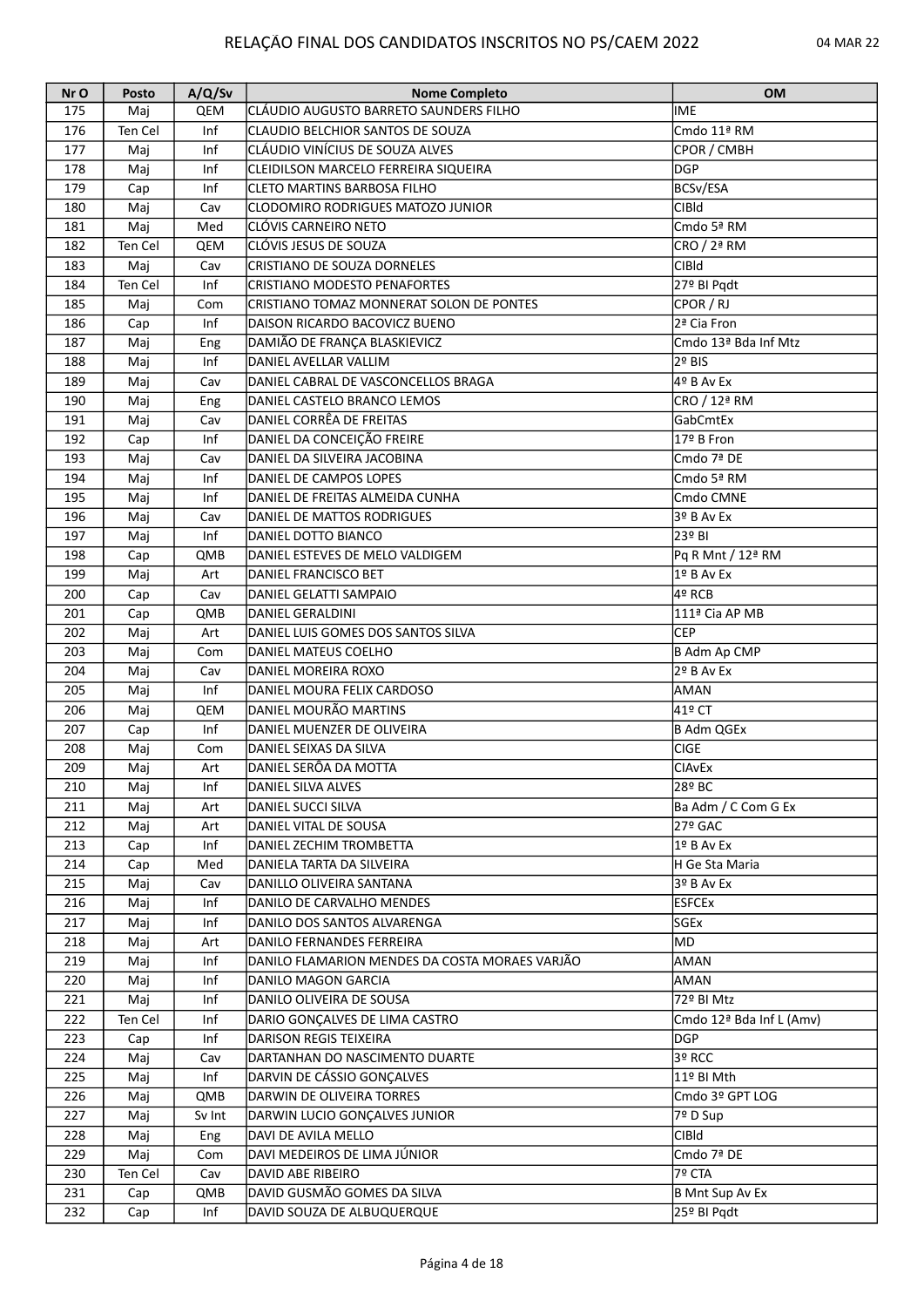| Nr O | Posto   | A/Q/Sv | <b>Nome Completo</b>                 | <b>OM</b>                           |
|------|---------|--------|--------------------------------------|-------------------------------------|
| 233  | Maj     | Inf    | DAVID VAN CREVELD CARVALHO MONTEIRO  | CPOR / RJ                           |
| 234  | Maj     | Inf    | DAVIDSON GERALDO LOPES CARDOSO       | CPOR / CMBH                         |
| 235  | Maj     | Art    | DAVIDSON MACDOBEL MARINHO            | CPOR / RJ                           |
| 236  | Ten Cel | Com    | DAVISON JOSÉ DE CASTRO ALMEIDA       | Cmdo 10ª RM                         |
| 237  | Cap     | Cav    | DEIVISON ANTUNES OLIVEIRA            | AMAN                                |
| 238  | Maj     | Inf    | DEMIAN DE OLIVEIRA                   | 7º BPE                              |
| 239  | Ten Cel | Eng    | DENIVALDO DE SOUSA SILVA             | 2º B Fv                             |
| 240  | Cap     | Inf    | <b>DEREK RONDON BRASIL</b>           | Cia Cmdo GUEs / 9ª Bda Inf Mtz      |
| 241  | Ten Cel | Cav    | <b>DIEFFERSON MACHADO FELIX</b>      | 14º RC Mec                          |
| 242  | Cap     | Inf    | DIEGO DE OLIVEIRA DA SILVA           | 47º BI                              |
| 243  |         | Cav    | <b>DIEGO GARCIAS DANTAS</b>          | <b>CIAVEX</b>                       |
| 244  | Maj     | Inf    | <b>DIEGO MIRANDA SANTOS</b>          | lDGP                                |
|      | Maj     |        |                                      |                                     |
| 245  | Maj     | Sv Int | DIEGO MOURA DE OLIVEIRA SILVA        | 6º B Intlg Mil                      |
| 246  | Maj     | Inf    | DIEGO MOURA ORNELAS                  | Cia Cmdo 17 <sup>ª</sup> Bda Inf SI |
| 247  | Cap     | Eng    | DIEGO RODRIGUES TOLÊDO               | <b>ESA</b>                          |
| 248  | Cap     | Eng    | <b>DIEGO VAZ FERNANDES</b>           | <b>ESA</b>                          |
| 249  | Maj     | QMB    | DIOGO ANTÔNIO ALVES TIMÓTEO          | <b>CMM</b>                          |
| 250  | Maj     | Cav    | <b>DIOGO ANTONIO MARTINS</b>         | 11º RC Mec                          |
| 251  | Maj     | Inf    | DIOGO CAVALCANTE BEZERRA             | 3º B Av Ex                          |
| 252  | Maj     | Art    | DIOGO DA CRUZ ROSA                   | 21º GAC                             |
| 253  | Maj     | Com    | DIOGO DA MATA MENDONÇA               | B Es Com                            |
| 254  | Maj     | Cav    | <b>DIOGO DIAS JACINTO</b>            | 1º Esqd C L                         |
| 255  | Cap     | Sv Int | <b>DIOGO FERREIRA VALENTE</b>        | Cia Cmdo Ba Ap Log Ex               |
| 256  | Cap     | Art    | DIOGO FIGUEREDO NASCIMENTO           | EsACosAAe                           |
| 257  | Maj     | Eng    | DIOGO LIMA DE ARAÚJO                 | 8º BEC                              |
| 258  | Cap     | Cav    | DIOGO MARQUES DA SILVA               | 3º RC Mec                           |
| 259  | Maj     | QMB    | DIOGO SOUZA RÊGO                     | 1º B Log SI                         |
| 260  | Maj     | Sv Int | DOUGLAS CARLOS TOSTES                | 4º CGCFEx                           |
| 261  | Cap     | Art    | DOUGLAS DELLA MÉA                    | <b>EASA</b>                         |
| 262  | Cap     | Inf    | DOUGLAS ESTEVES OLIVEIRA             | AMAN                                |
| 263  |         |        | DOUGLAS PEREIRA DE LIMA              | 1º B Av Ex                          |
|      | Maj     | Art    |                                      |                                     |
| 264  | Cap     | Inf    | DOUGLAS SILVA OLIVEIRA LEAL          | CI Pqdt GPB                         |
| 265  | Maj     | Eng    | DUILIO SALES GARCIA                  | DGP                                 |
| 266  | Cap     | Com    | DYEGO FELIPE SELVA BARBOSA           | 2º B Av Ex                          |
| 267  | Maj     | Cav    | ÉBER LEANDRO FINAMOR EMILIANO        | 5º RC Mec                           |
| 268  | Maj     | QMB    | EDERSON BACH                         | Pq R Mnt / 8ª RM                    |
| 269  | Maj     | Com    | <b>EDGAR COSTA DE MORAES</b>         | <b>CIAVEX</b>                       |
| 270  | Cap     | Inf    | EDIVANDRO MANOEL ALVES DE SÁ         | 25º BI Pqdt                         |
| 271  | Maj     | Inf    | EDNEI MACHADO                        | Cmdo Cmdo Op Esp                    |
| 272  | Cap     | Com    | EDUARDO ALBUQUERQUE MARTINS          | 7ª Cia Com                          |
| 273  | Maj     | Sv Int | <b>EDUARDO ALVES BEMVINDO</b>        | Cmdo 2ª DE                          |
| 274  | Cap     | Com    | <b>EDUARDO CAETANO</b>               | 18 <sup>ª</sup> Cia Com             |
| 275  | Maj     | Art    | EDUARDO DA CRUZ OLIVEIRA             | B Mnt Sup AAAe                      |
| 276  | Cap     | Sv Int | <b>EDUARDO DE ANDRADE RANGEL</b>     | CPOR / PA                           |
| 277  | Maj     | Com    | EDUARDO DE CASTRO BARROS XAVIER      | Cmdo CMO                            |
| 278  | Maj     | Art    | <b>EDUARDO DE MARIO MENDES</b>       | 26º GAC                             |
| 279  | Ten Cel | Sv Int | EDUARDO DOS SANTOS ANDRADE           | MD)                                 |
| 280  | Maj     | Cav    | <b>EDUARDO DUARTE MACEDO</b>         | <b>CMPA</b>                         |
| 281  | Maj     | Inf    | <b>EDUARDO ERIKSON MORAES SANTOS</b> | <b>ESA</b>                          |
| 282  | Maj     | Com    | EDUARDO FABRICIO GOMES TRINDADE      | Cmdo Com G Ex                       |
| 283  | Maj     | Art    | EDUARDO FARACO DE SOUZA BEZERRA      | Cmdo AD / 5                         |
| 284  | Maj     | Sv Int | EDUARDO FREDERICO MOURA SIQUEIRA     | Cmdo 1ª Bda AAAe                    |
| 285  |         | Inf    | <b>EDUARDO FREITAS GORGA</b>         | Cmdo 3º GPT LOG                     |
|      | Maj     |        |                                      |                                     |
| 286  | Maj     | Art    | EDUARDO HENRIQUE LOPES CHAVES        | 2º GAAAe                            |
| 287  | Maj     | Art    | EDUARDO HENRIQUE PAIVA BRAGA         | 4º GAC L - Mth                      |
| 288  | Cap     | QMB    | <b>EDUARDO PAUSE</b>                 | 28º B Log                           |
| 289  | Maj     | Inf    | <b>EDUARDO SCHWARZER</b>             | EsIMEx                              |
| 290  | Maj     | Art    | <b>EDUARDO SOSTER</b>                | Cmdo 8ª Bda Inf Mtz                 |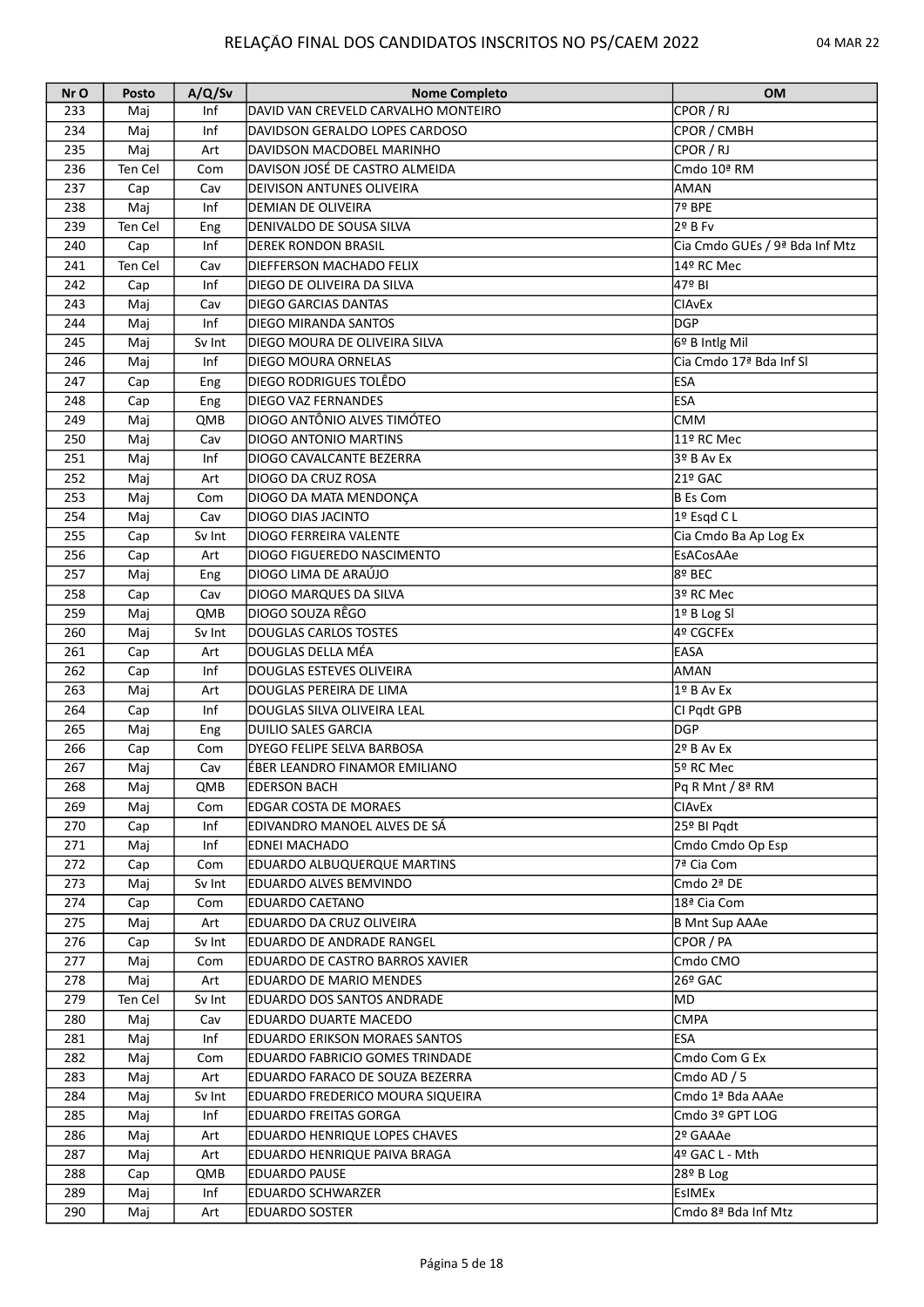| Nr O | Posto   | A/Q/Sv | <b>Nome Completo</b>                                | <b>OM</b>              |
|------|---------|--------|-----------------------------------------------------|------------------------|
| 291  | Mai     | QMB    | <b>IEDWILAYSER SILVA POGGIANELLA</b>                | 12º B Sup              |
| 292  | Maj     | Art    | <b>EGBERTO BEZERRA DA SILVA</b>                     | <b>EsAO</b>            |
| 293  | Ten Cel | Art    | ELCIO SANTIAGO BARBOSA                              | Cmdo 4ª RM             |
| 294  | Maj     | QMB    | ELDER DAMASCENO DE SOUZA                            | <b>CEBW</b>            |
| 295  | Cap     | Eng    | ELVIS BARBOSA DE LIMA                               | <b>EsAO</b>            |
| 296  | Maj     | Com    | ELVYS WANDERSON DE LIMA E SILVA                     | Cmdo Com G Ex          |
| 297  | Maj     | Eng    | <b>EMANUEL NIVALDO PEREIRA</b>                      | Cmdo 2º Gpt E          |
| 298  | Maj     | Com    | <b>EMERSON BITENCOURT TRESSA</b>                    | Cmdo 5ª RM             |
| 299  | Maj     | Sv Int | <b>EMERSON PUIATTI LOPES</b>                        | <b>SEF</b>             |
| 300  | Maj     | QEM    | EMMANUEL PÉRES DE ARAÚJO                            | <b>DCT</b>             |
| 301  | Maj     | Inf    | ENALDO CARLOS DE ALMEIDA JÚNIOR                     | Cmdo 3ª RM             |
| 302  |         | Cav    | <b>ENEAS FICK JUNIOR</b>                            | DGP                    |
| 303  | Cap     | Sv Int | ÊNIO STANLEY AURÉLIO MELO                           | 2º CGEO                |
|      | Cap     |        |                                                     | DGP                    |
| 304  | Cap     | Sv Int | EPHRAIN TALMUD LEITE DE OLIVEIRA CRUZ               |                        |
| 305  | Maj     | Inf    | <b>ERIC MERITELLO PINTO</b>                         | B Adm QGEx             |
| 306  | Maj     | Med    | ÉRICA BARCALA BAPTISTA RODRIGUES                    | Cmdo 4ª RM             |
| 307  | Ten Cel | Art    | <b>ERIK MARQUES ALVES BRANCO</b>                    | DCT                    |
| 308  | Ten Cel | Cav    | ERILDO SIMEÃO CAMARGO LEMOS JUNIOR                  | SGEx                   |
| 309  | Cap     | Sv Int | <b>ERLYTON TRINDADE TOMAZ</b>                       | <b>EsAO</b>            |
| 310  | Maj     | Art    | ERNESTO SÁVIO DE PAULA JUNIOR                       | AMAN                   |
| 311  | Maj     | Sv Int | ESTEVAN ROGÉRIO FERREIRA DE BORBA                   | Dep Subs SANTA MARIA   |
| 312  | Maj     | Sv Int | ESTEVÃO COSTA PEREIRA                               | <b>CPEx</b>            |
| 313  | Maj     | QEM    | <b>EUTER MARTINS MOZER</b>                          | <b>IME</b>             |
| 314  | Cap     | Eng    | EVANDRO HENRIQUE MAGALHÃES FRANÇA SILVA             | <b>AMAN</b>            |
| 315  | Maj     | Inf    | <b>EVERALDO BASTOS FURTADO</b>                      | <b>CMF</b>             |
| 316  | Maj     | Inf    | <b>EVERTON DUTRA ROCHA</b>                          | l47º BI                |
| 317  | Maj     | Art    | <b>EVERTON OLIVEIRA BEHNEN</b>                      | Ba Adm Bda Inf Pqdt    |
| 318  | Maj     | Inf    | EXPEDITO PEREIRA DA SILVA JÚNIOR                    | Cmdo 2ª Bda C Mec      |
| 319  | Maj     | Inf    | <b>FABIANO CANTANHÊDE MENDES</b>                    | CPOR/CMSP              |
| 320  | Maj     | Inf    | <b>FABIANO DA SILVA LINHARES</b>                    | 36º BI Mec             |
| 321  | Maj     | Cav    | <b>FABIANO DOS SANTOS LUNARDI</b>                   | <b>EsEFEx</b>          |
| 322  | Maj     | Eng    | <b>FABIANO MARQUES FALCAO</b>                       | 14º B Log              |
| 323  | Maj     | QEM    | <b>FABIANO QUEIROZ DE SOUZA</b>                     | DGP                    |
| 324  |         |        | <b>FABIO CRUZ AJALA</b>                             |                        |
|      | Maj     | Sv Int |                                                     | 12º B Sup              |
| 325  | Ten Cel | Com    | FÁBIO DE LIMA ARTNER GONÇALVES                      | Cmdo 5ª RM             |
| 326  | Maj     | Sv Int | <b>FABIO DE MOURA SOUSA</b>                         | l6º CGCFEx             |
| 327  | Maj     | Inf    | FÁBIO GONÇALVES FELIX DA COSTA                      | AMAN                   |
| 328  | Maj     | Art    | FABIO INÁCIO DA CRUZ WEIS                           | 22º GAC / AP           |
| 329  | Ten Cel | Com    | FÁBIO MACHADO DE OLIVEIRA                           | Cmdo 8ª RM             |
| 330  | Ten Cel | Sv Int | FÁBIO RENATO MAJESKI                                | <b>EsAO</b>            |
| 331  | Ten Cel | Inf    | FÁBIO ROBERTO MOREIRA DO AMARAL SANTOS              | 52º BIS                |
| 332  | Maj     | Cav    | FABRÍCIO BERTAMONI WACHHOLZ                         | <b>EsCom</b>           |
| 333  | Cap     | Art    | <b>FABRÍCIO BRINATI DORNELAS</b>                    | Esie                   |
| 334  | Maj     | Sv Int | FABRICIO DA SILVA FERRAZ                            | <b>EsPCEx</b>          |
| 335  | Ten Cel | Com    | FABRÍCIO DE OLIVEIRA LUZ                            | Cmdo Com G Ex          |
| 336  | Maj     | Cav    | FABRÍCIO DE SANTA HELENA ILHA                       | AMAN                   |
| 337  | Maj     | Cav    | FABRICIO LEANDRO DE CARVALHO HERMÓGENES DE OLIVEIRA | <b>DMAvEx</b>          |
| 338  | Maj     | Inf    | FABRICIO LUIZ DE SOUZA PACHECO                      | Cia Cmdo 1ª DE         |
| 339  | Maj     | Art    | FABRÍCIO MENDES DA SILVA                            | 3º GAAAe               |
| 340  | Maj     | Art    | <b>FABRICIO PENAQUI MARTINS</b>                     | 4º GAC L - Mth         |
| 341  | Maj     | Inf    | FABRÍCIO SALES DA SILVA PINTO                       | ESA                    |
| 342  | Maj     | Inf    | <b>FAGNER SANT'ANNA LUZ</b>                         | CPOR / RJ              |
| 343  | Cap     | QMB    | FANUEL CÉSAR ESTEVÃO                                | AMAN                   |
| 344  | Cap     | Inf    | <b>FELIPE AUGUSTO SCHETTERT</b>                     | 54º BIS                |
| 345  | Maj     | Inf    | <b>FELIPE CHRISTIANO GARCIA</b>                     | 11º BI Mth             |
| 346  | Maj     | Inf    | FELIPE CORRÊA PIMENTEL MACHADO                      | 17º B Fron             |
| 347  |         | Inf    | <b>FELIPE COSTA NETTO</b>                           |                        |
|      | Maj     |        |                                                     | Cia Prec Pqdt          |
| 348  | Maj     | Sv Int | FELIPE DE CARVALHO CORSINO                          | <b>B Mnt Sup Av Ex</b> |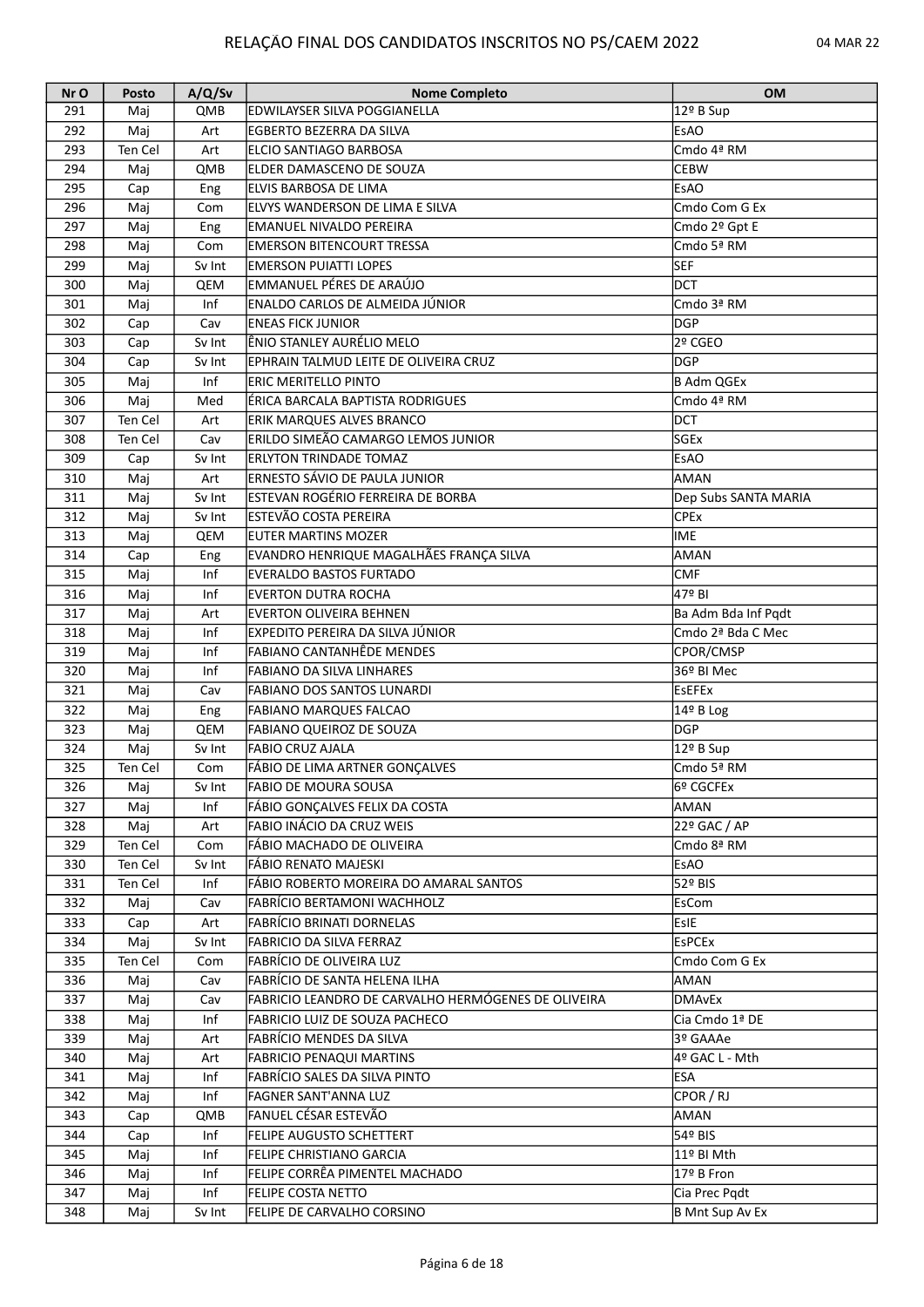| Nr O | Posto   | A/Q/Sv                  | <b>Nome Completo</b>                           | <b>OM</b>               |
|------|---------|-------------------------|------------------------------------------------|-------------------------|
| 349  | Maj     | Com                     | <b>FELIPE FERNANDEZ CARDOSO</b>                | lCmdo 6ª RM             |
| 350  | Maj     | Cav                     | <b>FELIPE FRYDRYCH</b>                         | 8º Esgd C Mec           |
| 351  | Maj     | Sv Int                  | <b>FELIPE GONÇALVES PEREIRA</b>                | Cmdo 11ª RM             |
| 352  | Cap     | Inf                     | FELIPE GÖRGEN DOS REIS                         | <b>CIOpEsp</b>          |
| 353  | Maj     | Inf                     | FELIPE JOSÉ FERREIRA DE GÓES                   | Cmdo Fron ACRE / 4º BIS |
| 354  | Cap     | Inf                     | <b>FELIPE LOPES BRANDÃO</b>                    | <b>EsAO</b>             |
| 355  | Maj     | Cav                     | <b>FELIPE MATOS BADU</b>                       | 1º RCG                  |
| 356  | Cap     | Com                     | <b>FELIPE RODRIGUES DE VASCONCELLOS</b>        | Cmdo DCiber             |
| 357  | Maj     | Inf                     | <b>FELIPE TURATTI CARDOSO</b>                  | 63º BI                  |
| 358  | Cap     | Inf                     | <b>FELIPE VAZ DE FREITAS</b>                   | $9°$ BPE                |
| 359  |         | Inf                     | <b>FELIPE VIEIRA DO NASCIMENTO</b>             | 5º BIL                  |
|      | Cap     |                         |                                                |                         |
| 360  | Maj     | Med                     | FERNANDA CRISTINA PERES DE OLIVEIRA            | <b>HCE</b>              |
| 361  | Maj     | QEM                     | FERNANDA GEORGIA DE FIGUEIREDO TABORDA BARBOSA | IME                     |
| 362  | Maj     | Inf                     | <b>FERNANDO ALVES CARRILHO</b>                 | 7º CTA                  |
| 363  | Maj     | Inf                     | FERNANDO ANDRADE DE SENA                       | <b>CIBId</b>            |
| 364  | Maj     | Inf                     | <b>FERNANDO BELIDO VEIGA</b>                   | <b>AMAN</b>             |
| 365  | Maj     | Cav                     | <b>FERNANDO BRASIL CARNEIRO</b>                | Cmdo AD / 3             |
| 366  | Cap     | Inf                     | FERNANDO HENRIQUE NALESSO JORDÃO               | 63º BI                  |
| 367  | Maj     | $\overline{\text{Cav}}$ | FERNANDO JONES MACHADO CORRÊA JÚNIOR           | CA Sul                  |
| 368  | Maj     | Cav                     | <b>FERNANDO JOSE SCANDIUZZI</b>                | Cmdo 11ª Bda Inf L      |
| 369  | Maj     | Art                     | FERNANDO LUIZ PINHEIRO DA COSTA                | <b>EsPCEx</b>           |
| 370  | Cap     | QMB                     | <b>FERNANDO PEROTTI HONORI</b>                 | 20º B Log Pqdt          |
| 371  | Ten Cel | Med                     | <b>FERNANDO RAMIRES GOUVEIA ALVES</b>          | H Mil A PORTO ALEGRE    |
| 372  | Maj     | Art                     | <b>FERNANDO ROBERTO FERNANDES</b>              | <b>CMCG</b>             |
| 373  | Maj     | Inf                     | <b>FERNANDO RUDOLF KASPER</b>                  | <b>CIAvEx</b>           |
| 374  | Maj     | QMB                     | <b>FERNANDO SCHLEDER ALMEIDA</b>               | PclinMPV                |
| 375  | Ten Cel | Com                     | FERNANDO WAGNER RAFAEL DE SOUZA                | CPOR / R                |
| 376  | Maj     | QMB                     | FERNANDO WILSON SANTIAGO DE FREITAS            | <b>CMF</b>              |
| 377  | Ten Cel |                         | <b>FILIPE CARDOSO GOMES</b>                    | 3º GAC AP               |
|      |         | Art                     |                                                |                         |
| 378  | Maj     | Inf                     | <b>FILIPE DANTAS ABRANTES</b>                  | 29º BIB                 |
| 379  | Cap     | QMB                     | FILIPE OLIVEIRA DE SOUZA                       | <b>EsAO</b>             |
| 380  | Maj     | Cav                     | <b>FILIPE RABUSKE</b>                          | Cmdo 5ª Bda C Bld       |
| 381  | Maj     | Inf                     | <b>FILIPE TADEU CAMPOS</b>                     | $14^{\circ}$ B Log      |
| 382  | Maj     | Inf                     | <b>FILIPO LINHARES MARTINS</b>                 | CIOpEsp                 |
| 383  | Ten Cel | Inf                     | <b>FLAVIO AZEREDO</b>                          | <b>DGP</b>              |
| 384  | Maj     | Com                     | <b>FLÁVIO CORSI</b>                            | 6º B Com                |
| 385  | Maj     | Sv Int                  | <b>FLAVIO GOMES BARBOSA</b>                    | EsSLog                  |
| 386  | Maj     | Inf                     | FLÁVIO MUNIZ VASCONCELOS                       | $2o$ B Av Ex            |
| 387  | Maj     | Med                     | <b>FLAVIO ROBERTO CAMPOS MAIA</b>              | <b>HCE</b>              |
| 388  | Maj     | Eng                     | <b>FRANCÍLIO FONSECA SANTANA</b>               | <b>CMM</b>              |
| 389  | Cap     | Inf                     | FRANCISCO AFONSO FERNANDES DE SOUSA NETO       | 15ª Cia PE              |
| 390  | Maj     | Inf                     | <b>FRANCISCO AIRTON FERREIRA FILHO</b>         | AMAN                    |
| 391  | Maj     | Inf                     | FRANCISCO BERNARDO COELHO NETTO                | <b>EsAO</b>             |
| 392  | Maj     | Eng                     | FRANCISCO DAMIÃO VIEIRA NETO                   | 1ª Cia E Cmb Pqdt       |
| 393  | Ten Cel | Art                     | FRANCISCO GUILHERME DE MENDONÇA LEITE          | DCEM                    |
| 394  | Cap     | Eng                     | FRANCISCO HAMILTON DE SOUSA JÚNIOR             | DGP                     |
| 395  | Maj     | Inf                     | FRANCISCO LEONARDO DE SOUSA QUEIROZ            | 22º BI                  |
| 396  | Maj     | Inf                     | FRANCISCO NADSON MODESTO DA SILVA              | <b>CMBel</b>            |
| 397  | Maj     | Sv Int                  | FRANCISCO PAULO DE SANTANA JUNIOR              | Cmdo CMNE               |
|      |         |                         |                                                | 1º BEC                  |
| 398  | Maj     | Eng                     | FRANCISCO SÉRGIO FREIRE DE ALENCAR JÚNIOR      |                         |
| 399  | Maj     | Inf                     | <b>FRANCISCO SIDNEY DE PAULA JUNIOR</b>        | Nu 1º B Intlg Mil       |
| 400  | Maj     | QEM                     | <b>FRANCK ROSA DA SILVA</b>                    | 4º CGEO                 |
| 401  | Maj     | Sv Int                  | <b>FREDERICO SILVA FILGUEIRAS</b>              | AMAN                    |
| 402  | Maj     | QEM                     | <b>FREDERICO TOSTA DE OLIVEIRA</b>             | 1º CTA                  |
| 403  | Cap     | Inf                     | <b>GABRIEL ALVES DOS SANTOS</b>                | 5ª Cia PE               |
| 404  | Maj     | Art                     | GABRIEL BRAGA ALVARENGA                        | <b>CIAvEx</b>           |
| 405  | Cap     | Cav                     | GABRIEL DE ALMEIDA AZEVEDO                     | GSIPr                   |
| 406  | Maj     | Cav                     | GABRIEL GONZAGA FERRAZ                         | 5º RCC                  |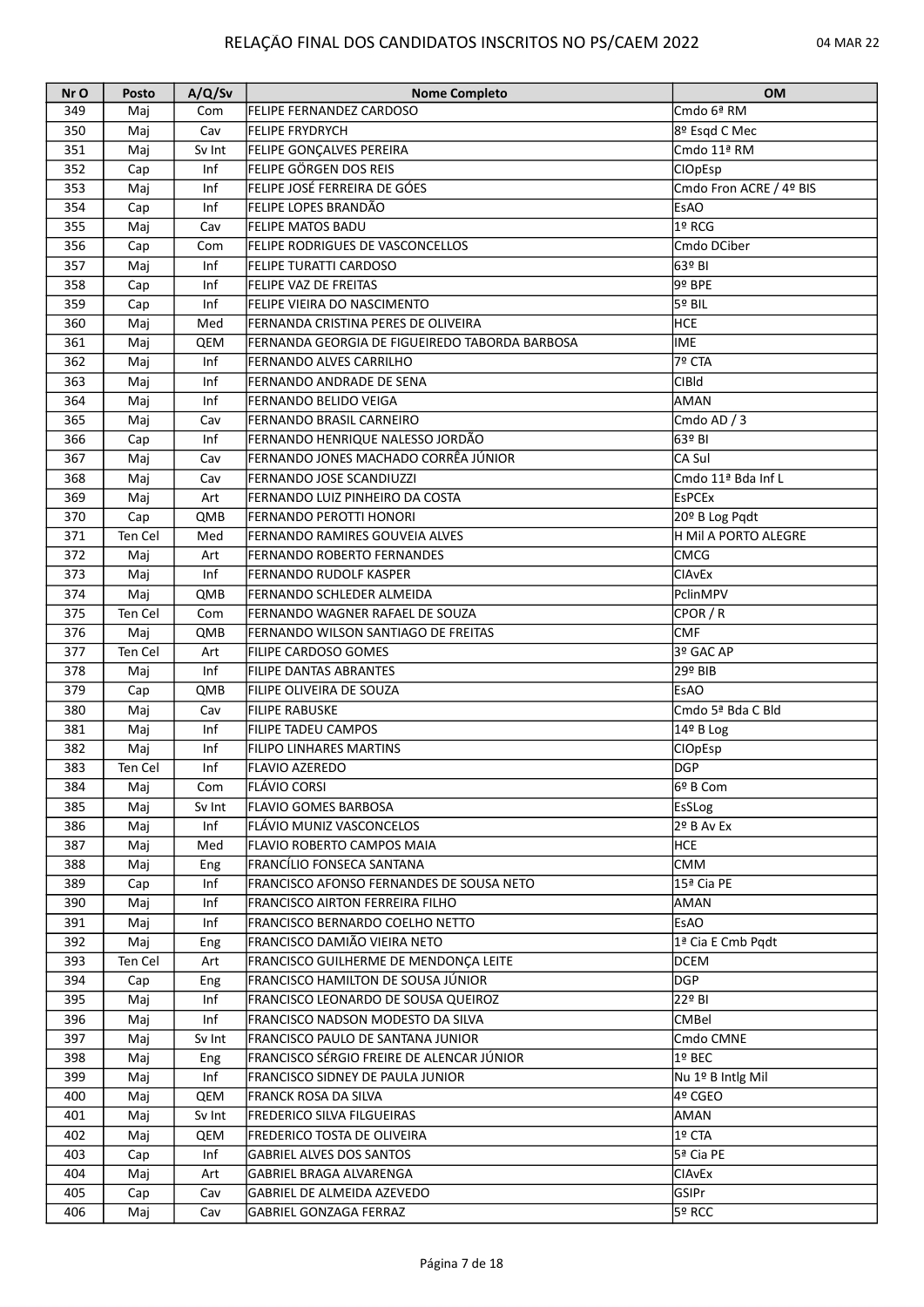| Nr O | Posto   | A/Q/Sv | <b>Nome Completo</b>                              | <b>OM</b>               |
|------|---------|--------|---------------------------------------------------|-------------------------|
| 407  | Mai     | Sv Int | <b>GABRIEL LEITE ALVES</b>                        | <b>EME</b>              |
| 408  | Maj     | Art    | <b>GABRIEL NICOLETTI BONATO</b>                   | 2º GAAAe                |
| 409  | Cap     | Inf    | GABRIEL PIMENTEL MACHADO DOS SANTOS               | Cia Cmdo 3ª Bda Inf Mtz |
| 410  | Maj     | Inf    | <b>GABRIEL SANTIAGO</b>                           | 9º BPE                  |
| 411  | Maj     | Inf    | <b>GABRIEL SANTOS ALCÂNTARA</b>                   | 1º B Av Ex              |
| 412  | Maj     | Inf    | <b>GABRIEL SILVA BARBOSA</b>                      | 37º BIL                 |
| 413  | Maj     | Inf    | <b>GEORGE FERREIRA CAMPOS</b>                     | 30° B I Mec             |
| 414  | Ten Cel | Art    | <b>GEORGE HAMILTON FRANCO</b>                     | <b>CMJF</b>             |
| 415  | Maj     | Inf    | <b>GEOVANE DAMASCENO RAMOS</b>                    | l4º BPE                 |
| 416  | Maj     | Inf    | GEOVANI ADEMIR DE ALMEIDA VIEIRA                  | l6º BIL                 |
| 417  | Ten Cel | Inf    | <b>GERALDO BESSA DE ABREU FILHO</b>               | Cmdo CMO                |
| 418  | Cap     | QMB    | GERALDO LUCIANO DOS SANTOS JÚNIOR                 | <b>DGP</b>              |
| 419  | Maj     | Inf    | <b>GERALDO SIDRIM PEIXOTO</b>                     | l50º BIS                |
| 420  | Maj     | Inf    | <b>GERSE ENDRIGHI DE CASTRO</b>                   | 33º B I Mec             |
| 421  | Maj     | Sv Int | GIANCARLO LIMA DE CASTRO                          | Ba Adm Cmdo Op Esp      |
| 422  | Maj     | Inf    | <b>GILBERTO DE CARVALHO DOS SANTOS</b>            | <b>DPHCEx</b>           |
| 423  | Maj     | Inf    | <b>GILLIARDY BORGES DA SILVA</b>                  | 9º BPE                  |
| 424  | Maj     | Inf    | <b>GILVAN FERNANDES MACEDO JUNIOR</b>             | 1º B Op Psc             |
| 425  |         |        | GILVANCARLO LIMA DE CASTRO                        | <b>HFA</b>              |
|      | Maj     | Art    |                                                   |                         |
| 426  | Maj     | Cav    | GIULIANO ARAGONEZ GUARIENTI                       | 17º RC Mec              |
| 427  | Maj     | Sv Int | GLAUBER HENRIQUE COSTA VAZ DE LIMA                | 11º CGCFEx              |
| 428  | Maj     | Cav    | <b>GLENIO DE OLIVEIRA RODRIGUES</b>               | <b>DFPC</b>             |
| 429  | Maj     | Cav    | GUILHERME CALS THEOPHILO GASPAR DE OLIVEIRA FILHO | DAbst                   |
| 430  | Maj     | Art    | GUILHERME DE SOUZA BARBOSA                        | <b>CIOpEsp</b>          |
| 431  | Maj     | Inf    | GUILHERME FERNANDO DOS ANJOS DE BAIRROS           | 9º BI Mtz               |
| 432  | Cap     | Inf    | <b>GUILHERME OLIVEIRA DA SILVA</b>                | 10º BIL Mth             |
| 433  | Cap     | Cav    | <b>GUILHERME RESSEL FLORES</b>                    | <b>DGP</b>              |
| 434  | Maj     | Inf    | <b>GUILHERME RIBEIRO LAGE</b>                     | 15º BI Mtz              |
| 435  | Maj     | Art    | <b>GUILHERME RIBEIRO VELOSO</b>                   | 5º B Sup                |
| 436  | Cap     | Inf    | ÍGUSTAVO FERRAGUT EVÊNCIO DA SILVA                | 1º BF Esp               |
| 437  | Maj     | Sv Int | İGUSTAVO GODOY RIBEIRO DA SILVA                   | <b>CEBW</b>             |
| 438  | Cap     | Art    | <b>GUSTAVO KLEIN DIAS</b>                         | DGP                     |
| 439  | Ten Cel | QEM    | <b>GUSTAVO LIMA LOSS</b>                          | <b>CTEx</b>             |
| 440  | Maj     | Com    | GUSTAVO OVIDIO RIBEIRO DE CASTRO                  | EsCom                   |
| 441  | Maj     | Cav    | GUSTAVO RABUSKE                                   | 20º RCB                 |
| 442  | Maj     | Inf    | <b>GUSTAVO SAMPAIO GIUDICE</b>                    | 41º BI Mtz              |
| 443  | Maj     | Sv Int | <b>GUTEMBERG SOBREIRO FRANCISCO DIZ</b>           | 1º CGCFEx               |
| 444  | Maj     | Sv Int | HADIEL DAS GRACAS BAHIA                           | 3º B Sup                |
| 445  | Ten Cel | Art    | HALLEY DA SILVA MÁXIMO                            | DSMEM                   |
| 446  | Maj     | Art    | <b>HAMILTON MELLO VIEIRA</b>                      | $19$ GAC / SI           |
| 447  | Maj     | Inf    | <b>HEBER LEITE GOMES</b>                          | Cmdo CMO                |
| 448  | Maj     | QEM    | HEGNER WALLACE CARNEIRO MACHADO                   | Cmdo 1º Gpt E           |
| 449  | Cap     | Art    | <b>HEITOR DE OLIVEIRA SILVA</b>                   | 8º GAC Pqdt             |
| 450  | Maj     | Cav    | HEITOR FREDMAN RAMOS FRUTUOSO GUIMARÃES           | AMAN                    |
| 451  | Maj     | Cav    | HÉLIO RAMOS DE OLIVEIRA NETO                      | Cmdo 7ª RM              |
| 452  | Maj     | QEM    | <b>HELOISA GABRIEL PINHEIRO</b>                   | <b>EsSLog</b>           |
| 453  | Maj     | Inf    | <b>HENRIQUE ENDRES BUBLITZ</b>                    | 1º B Op Psc             |
| 454  | Cap     | QMB    | HENRIQUE FERNANDES CASTRO                         | 9º B Mnt                |
| 455  | Ten Cel | Art    | <b>HENRIQUE SILVEIRA CAMPOS</b>                   | 4º GAAAe                |
| 456  | Maj     | QMB    | HERBERT GOMES FAÊDA                               | AMAN                    |
| 457  | Maj     | QMB    | HERIBERTO DANTAS ARBOÉS                           | 22º D Sup               |
| 458  | Ten Cel | QEM    | <b>HERON ALVES DOS SANTOS</b>                     | DOM                     |
| 459  | Maj     | Eng    | HILTON MARTINS LAUREANO DA SILVA                  | AMAN                    |
| 460  | Cap     | Inf    | HUGO CHERMAN FONSECA DA SILVA AMARAL              | 1º BG                   |
| 461  | Maj     | Cav    | HUGO MENDONÇA CHRISTIANI                          | 1º BF Esp               |
| 462  | Maj     | Com    | HYGOR LEONARDO MENDES BARROSO TEIXEIRA            | Cmdo CMA                |
| 463  | Cap     | Cav    | IGOR BANDEIRA GUEDES                              | ESA                     |
| 464  | Maj     | Sv Int | IGOR BEZERRA CAVALCANTI RAMOS                     | <b>DPGO</b>             |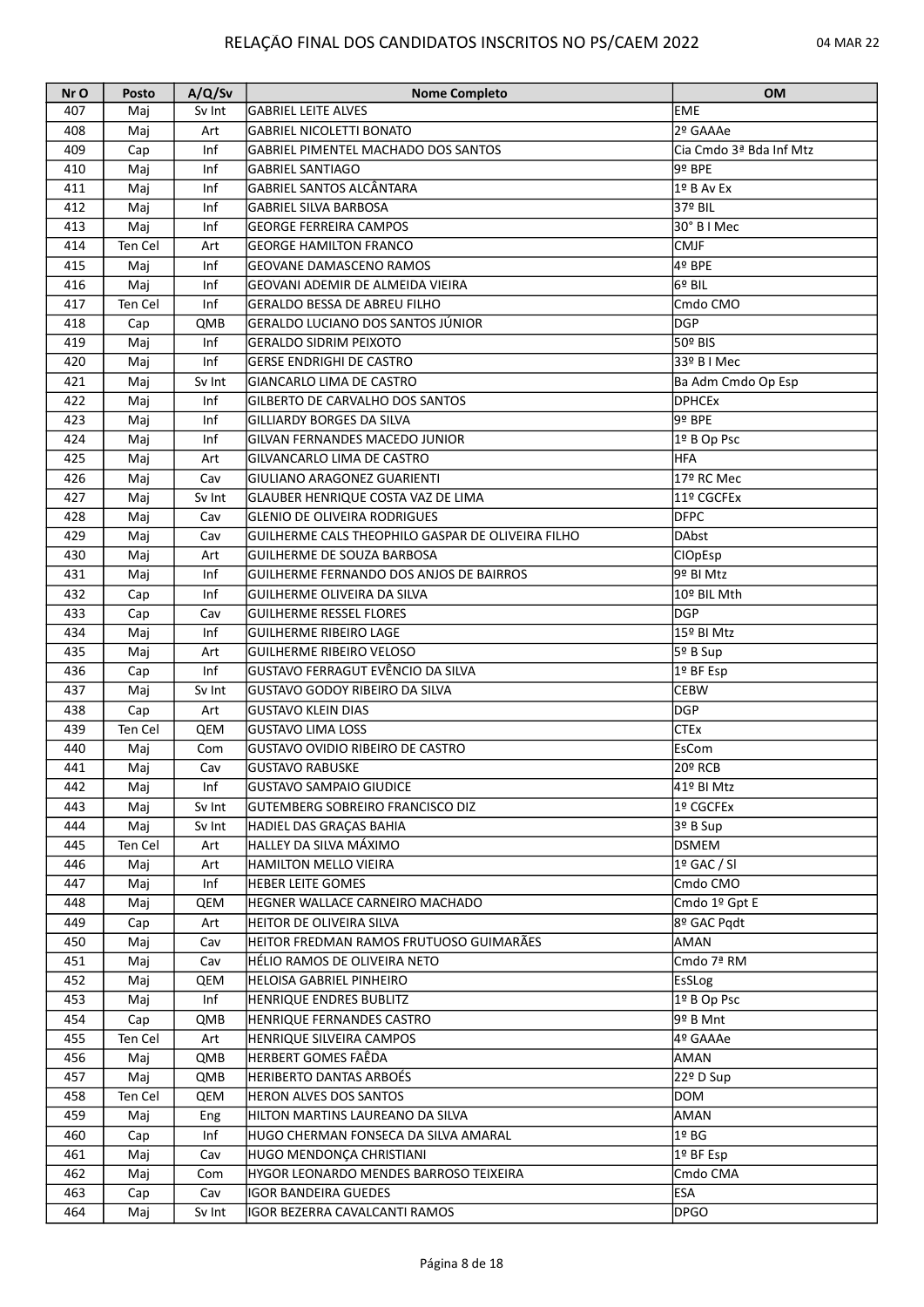| Nr O | Posto   | A/Q/Sv     | <b>Nome Completo</b>                    | <b>OM</b>             |
|------|---------|------------|-----------------------------------------|-----------------------|
| 465  | Maj     | Inf        | IGOR CARMO DA SILVA                     | 38º BI                |
| 466  | Maj     | Inf        | IGOR CORBARI CORRÊA                     | CPOR / PA             |
| 467  | Maj     | QEM        | <b>IGOR DAVID BRITO CALDEIRA</b>        | 52º CT                |
| 468  | Cap     | Inf        | IGOR DE JESUS ARAÚJO                    | $\sqrt{479}$ BI       |
| 469  | Maj     | Art        | <b>IGOR MENDES RODRIGUES</b>            | Bia Cmdo AD / 5       |
| 470  | Ten Cel | Com        | <b>IGOR PAHINS BARROS</b>               | l9º B COM GE          |
| 471  | Maj     | Art        | <b>IGOR SOARES SALES</b>                | <b>COTER</b>          |
| 472  | Maj     | Cav        | ILSON DE FREITAS JUNIOR                 | 14º RC Mec            |
| 473  | Maj     | Eng        | ISAAC ABRAHÃO DE OLIVEIRA SIMÕES        | Cmdo 10ª RM           |
| 474  | Maj     | QMB        | lISAAC HUGO VIVIANI MORORÓ              | lDAbst                |
| 475  | Maj     | Cav        | ISRAEL DA SILVA JORGE                   | 11º RC Mec            |
| 476  | Maj     | Inf        | <b>ITACIMAR FIGUEIREDO BRASIL</b>       | $1°$ B Av Ex          |
| 477  | Maj     | Eng        | ÍÍTALO DYEGO RIBEIRO DA SILVA           | l3º BEC               |
| 478  |         |            |                                         | 3º B Av Ex            |
|      | Maj     | Com        | IVAN SILVA SANTANA                      |                       |
| 479  | Cap     | Com        | lIVO LEANDRO BOTELHO LIMA               | EsAO                  |
| 480  | Maj     | Cav        | IVO MANOEL DA SILVA NETO                | 17º RC Mec            |
| 481  | Cap     | Inf        | IVSON BARBOSA MARINHO                   | <b>EsAO</b>           |
| 482  | Cap     | Inf        | IZAIAS RODRIGUES DUTRA                  | l2º BPE               |
| 483  | Maj     | Inf        | JAIME PINHEIRO DE ALMEIDA FILHO         | 28º BC∣               |
| 484  | Ten Cel | Eng        | JAKSON MOURA COSTA                      | l3º BEC               |
| 485  | Maj     | Art        | JANDER DELLA NINA DA SILVA              | lpmb                  |
| 486  | Maj     | Cav        | JANDERSON HUGO BARBOSA DE BRUM          | Cmdo CMO              |
| 487  | Maj     | Cav        | ljanilson josé rogoski                  | lCIBId                |
| 488  | Maj     | Art        | JARDEL FORASTIERI                       | 4º GAC L - Mth        |
| 489  | Maj     | Inf        | JASÓN SIFFERT LEMOS                     | 3º BIS                |
| 490  | Maj     | Inf        | ljavier Tiago Ferreira Xavier           | <b>EsPCEx</b>         |
| 491  | Maj     | Cav        | JEAN SOARES AMARAL                      | IDCEM                 |
| 492  | Maj     | Cav        | JÉDERSON FONSECA LEMOS                  | Cmdo 15ª Bda Inf Mec  |
| 493  | Cap     | Inf        | JEFFERSON ANDRADE LIMA DA SILVA         | Cia Cmdo CML          |
| 494  | Maj     | Art        | JEFFERSON BLANCO DE HOLLANDA CAVALCANTI | lesa                  |
| 495  | Maj     | Inf        | JEFFERSON DA SILVA ILHA                 | lCmdo 3ª RM           |
| 496  | Maj     | Com        | JEFFERSON DE ARAUJO AYALA               | lGSIPr                |
| 497  | Maj     | Inf        | JELLFFREL MARQUES DE SOUZA              | Cmdo 4ª Bda Inf L Mth |
| 498  | Maj     | Inf        | JERONIMO DE JESUS MIRANDA ARGUELHO      | 20º BIB∣              |
| 499  | Maj     | QEM        | JERONYMO MOTA ALVES DE CARVALHO         | <b>CDS</b>            |
| 500  | Maj     | Com        | JESUN LUIS TEIXEIRA DE SOUZA            | <b>CPEx</b>           |
| 501  | Maj     | Inf        | JHONATAN RODRIGUES DA ROCHA             | 13º BIB               |
| 502  | Maj     | Sv Int     | JOÃO ALBERTO PORTELA SOUSA              | lsef                  |
| 503  | Maj     | Inf        | JOÃO ANTONIO DIONISIO SALGADO NUNES     | 58º BI Mtz            |
| 504  | Cap     | Cav        | JOÃO CARLOS DE AGUIAR NASCIMENTO FILHO  | EsIMEx                |
| 505  | Cap     | Sv Int     | JOÃO CARLOS MAIA DE ANDRADE             | CPEx                  |
| 506  | Cap     | Com        | JOÃO GABRIEL ÁLVARES                    | Cia C <sub>2</sub>    |
| 507  | Maj     | Cav        | JOÃO GUILHERME CLÓS DO NASCIMENTO       | DSMEM                 |
| 508  | Maj     | Sv Int     | JOÃO HEITOR BRASIL GONÇALVES            | 1º D Sup              |
| 509  | Maj     | Eng        | JOÃO MAURÍCIO DIAS LOPES VALDETARO      | Cia Cmdo 2º Gpt E     |
| 510  | Maj     | Inf        | JOÃO PAULO DA SILVA FETAL               | <b>CMS</b>            |
| 511  | Maj     | Sv Int     | JOÃO PAULO GURGEL BEZERRA               | 3º CGCFEx             |
| 512  | Maj     | Inf        | JOÃO PAULO MENDES CONDÉ                 | <b>COTER</b>          |
| 513  | Maj     | Eng        | JOÃO PAULO REIS DA CRUZ                 | 4º B Av Ex            |
| 514  | Cap     | Sv Int     | JOÃO RENATO LOPES PIRES                 | <b>CPEx</b>           |
| 515  | Cap     | <b>Eng</b> | JOÃO VITOR LOUREIRO DE PAULA            | DGP                   |
| 516  | Cap     | Eng        | JOCIMAR SENE MACHADO                    | 8º BEC                |
| 517  | Maj     | Eng        | JON CRUZ VIANA DA SILVA                 | l6º BEC               |
| 518  | Cap     | Com        | JONAS VASCONCELOS BISTENE               | <b>CIGE</b>           |
| 519  | Maj     | Inf        | JÔNATA DA SILVA SILVA                   | Cmdo 3ª RM            |
| 520  | Maj     | Inf        | JONATHAS RODRIGUES NASCIMENTO           | AMAN                  |
| 521  | Maj     | Inf        | JONATHAS SILVA NASCIMENTO               | 6º B Intlg Mil        |
| 522  | Maj     | Med        | JORGE CESAR CASSANO DO NASCIMENTO       | <b>ESA</b>            |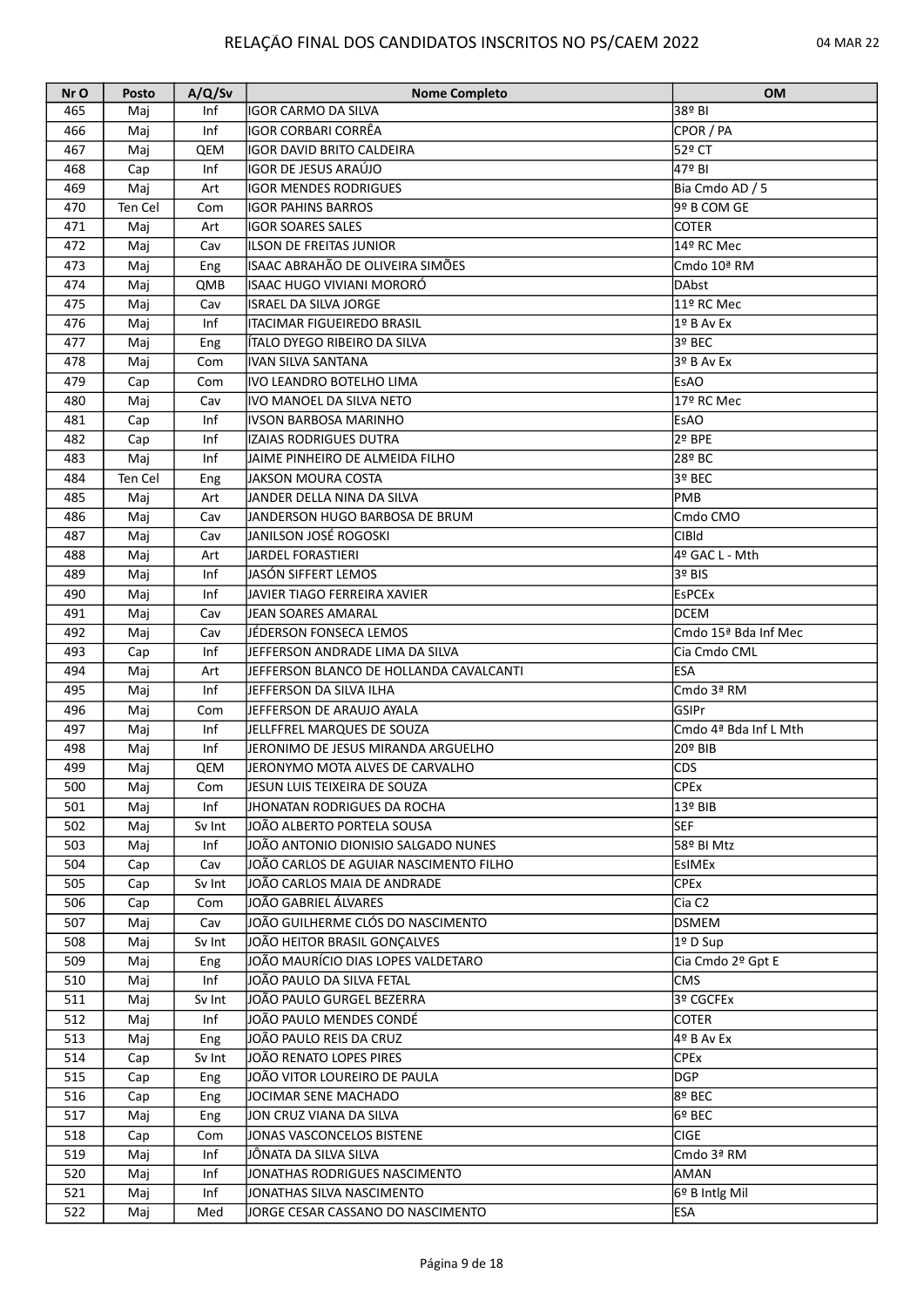| Nr O | Posto   | A/Q/Sv | <b>Nome Completo</b>                      | <b>OM</b>                    |
|------|---------|--------|-------------------------------------------|------------------------------|
| 523  | Maj     | Inf    | JORGE FELLIPE RANGEL DE OLIVEIRA          | <b>CIAvEx</b>                |
| 524  | Cap     | Inf    | JORGE IGOR DE SALES CALMON                | 23º BI                       |
| 525  | Cap     | Cav    | JORGE LUIZ SCHIEL GIGOLOTTI               | $2o$ B Av Ex                 |
| 526  | Cap     | Art    | JORGE NELSON FERREIRA FIGUEIREDO          | EsACosAAe                    |
| 527  | Maj     | Art    | JORGE PINHEIRO DE MELLO FILHO             | AMAN                         |
| 528  | Cap     | Eng    | JOSÉ ALCIONE MACÊDO DE SOUSA JÚNIOR       | lDGP                         |
| 529  | Ten Cel | Cav    | JOSÉ CARLOS COMEL JÚNIOR                  | GabCmtEx                     |
| 530  | Maj     | Art    | JOSÉ CARLOS DO AMARAL ALVES JUNIOR        | 1º BF Esp                    |
| 531  | Maj     | Art    | JOSÉ DE ALENCAR LIMA JUNIOR               | lCA Sul                      |
| 532  | Cap     | Inf    | JOSÉ EDUARDO GONÇALVES DE SOUZA           | Cia Cmdo 8ª Bda Inf Mtz      |
| 533  |         | Cav    | JOSÉ EDUARDO LEAL MACEDO JÚNIOR           |                              |
|      | Maj     | Inf    | JOSÉ EDUARDO NATALE DE PAULA PEREIRA      | EsEqEx                       |
| 534  | Cap     |        |                                           | <b>GSIPr</b>                 |
| 535  | Ten Cel | QEM    | JOSÉ EDUARDO XAVIER FONSECA               | ldf.                         |
| 536  | Maj     | Eng    | JOSÉ FELICIO BERGAMIM JÚNIOR              | Cmdo 9ª RM                   |
| 537  | Ten Cel | Inf    | JOSÉ GENTIL IZIDORO DA SILVA JÚNIOR       | 2º BIS                       |
| 538  | Maj     | Inf    | JOSÉ INÁCIO BERTAZZO FILHO                | 3º BPE                       |
| 539  | Cap     | Inf    | JOSÉ JADER RODRIGUES DE LIMA JUNIOR       | 23º BI                       |
| 540  | Ten Cel | Sv Int | JOSÉ LUIZ ANDRADE JÚNIOR                  | AGITEC                       |
| 541  | Maj     | Art    | JOSÉ LUIZ DA SILVA JÚNIOR                 | <b>EsPCEx</b>                |
| 542  | Maj     | Inf    | JOSÉ MAURICIO DE SOUZA JUNIOR             | Cmdo GUEs / 9ª Bda Inf Mtz   |
| 543  | Maj     | Eng    | JOSÉ MAURICIO NETO                        | 3º BE Cmb                    |
| 544  | Maj     | Sv Int | JOSÉ MAURO MALHEIRO MAIA JUNIOR           | EsEFEx                       |
| 545  | Maj     | Inf    | JOSÉ PAULO BACCHINI MUNIZ                 | laman                        |
| 546  | Maj     | Cav    | JOSÉ RENATO GAMA DE MELLO SERRANO         | <b>CComSEx</b>               |
| 547  | Cap     | QEM    | JOSÉ ROBERTO BERITHE PEDROSA              | 2º CGEO                      |
| 548  | Cap     | Art    | JOSÉ RODOLFO BARBOSA ANELLI               | Bia C Sv / FSJ               |
| 549  | Maj     | QMB    | JOSÉ WELLINGTON ALVES DA SILVA JÚNIOR     | Pq R Mnt / 7 <sup>ª</sup> RM |
| 550  | Maj     | Eng    | JOSÉ WILKER COSTA GOMES                   | Ba Adm Ap / CMN              |
| 551  | Cap     | Eng    | JOSUÉ GOMES LUCINDO                       | <b>ESA</b>                   |
| 552  | Ten Cel | Com    | JULIANO BRANDÃO PALÁCIO                   | H M R                        |
| 553  |         | Inf    | JULIANO DILL DE ALMEIDA CARDOSO           | <b>EsAO</b>                  |
|      | Maj     | Inf    | JULIANO DOUGLAS BARBOSA DA SILVA          |                              |
| 554  | Maj     |        |                                           | 55º BI                       |
| 555  | Maj     | Eng    | JULIANO JORGE TENÓRIO TAVARES             | <b>PMB</b>                   |
| 556  | Maj     | Inf    | JULIANO MARQUES GOUVEIA                   | 19º BI Mtz                   |
| 557  | Cap     | Inf    | JULIO AFFONSO DE SOUZA MACHADO JÚNIOR     | EsAO                         |
| 558  | Maj     | Sv Int | <b>JULIO BATEL NETO</b>                   | Ba Av T                      |
| 559  | Cap     | Art    | JULIO CESAR DOS SANTOS VALADARES TEIXEIRA | 16º G M F                    |
| 560  | Cap     | Art    | JULIO CÉSAR MARTINI                       | <b>EsAO</b>                  |
| 561  | Maj     | Inf    | JULIO FRANCISCO DE SOUZA NETO             | Cmdo Com G Ex                |
| 562  | Maj     | Inf    | JJÚNYOR FERNANDES DE SOUZA                | B Adm Ap/5ª RM               |
| 563  | Maj     | QEM    | KELMO LINS BRAGA                          | lime                         |
| 564  | Maj     | Art    | <b>KLAUS DIETRICH LÔBO</b>                | AMAN                         |
| 565  | Cap     | Inf    | <b>KLAUS DOS SANTOS WIPPEL</b>            | 29º BIB                      |
| 566  | Maj     | Art    | lKLAUS SANTIAGO KÜSTER                    | DGP                          |
| 567  | Cap     | Eng    | KLEBER WILLAMS NORONHA MACIEL             | <b>EsPCEx</b>                |
| 568  | Maj     | Inf    | LÁZARO JOSÉ DA SILVA                      | 1º B Av Ex                   |
| 569  | Maj     | Art    | LEANDRO ANDRE PEDROSO DA SILVA            | <b>EsAO</b>                  |
| 570  | Cap     | Com    | LEANDRO ARAUJO DA SILVA                   | 1º BGE                       |
| 571  | Cap     | QEM    | LEANDRO AUGUSTO JARDIM NASCIMENTO         | Pq R Mnt / 7ª RM             |
| 572  | Cap     | Eng    | LEANDRO DA SILVA LIMA DE SOUSA            | BCSv/ESA                     |
| 573  | Maj     | Com    | LEANDRO FERNANDES DE MAGALHÃES            | Cmdo CMNE                    |
| 574  | Maj     | Cav    | LEANDRO FONSECA DE LIMA                   | <b>EsSLog</b>                |
|      |         |        |                                           |                              |
| 575  | Maj     | Com    | LEANDRO MARINO ZUMPICHIATTI               | AGITEC                       |
| 576  | Cap     | Sv Int | LEANDRO ROPPA EVILÁSIO                    | CI Pgdt GPB                  |
| 577  | Maj     | Eng    | LEANDRO SALAZAR FRANCISCO                 | 8º BEC                       |
| 578  | Maj     | Inf    | LEANDRO TAVARES LUIZ                      | 7º BPE                       |
| 579  | Cap     | Inf    | LÉO PERACCHE DE OLIVEIRA JUNIOR           | AMAN                         |
| 580  | Cap     | Cav    | LEONARD SOARES DA ROCHA                   | 2º B Av Ex                   |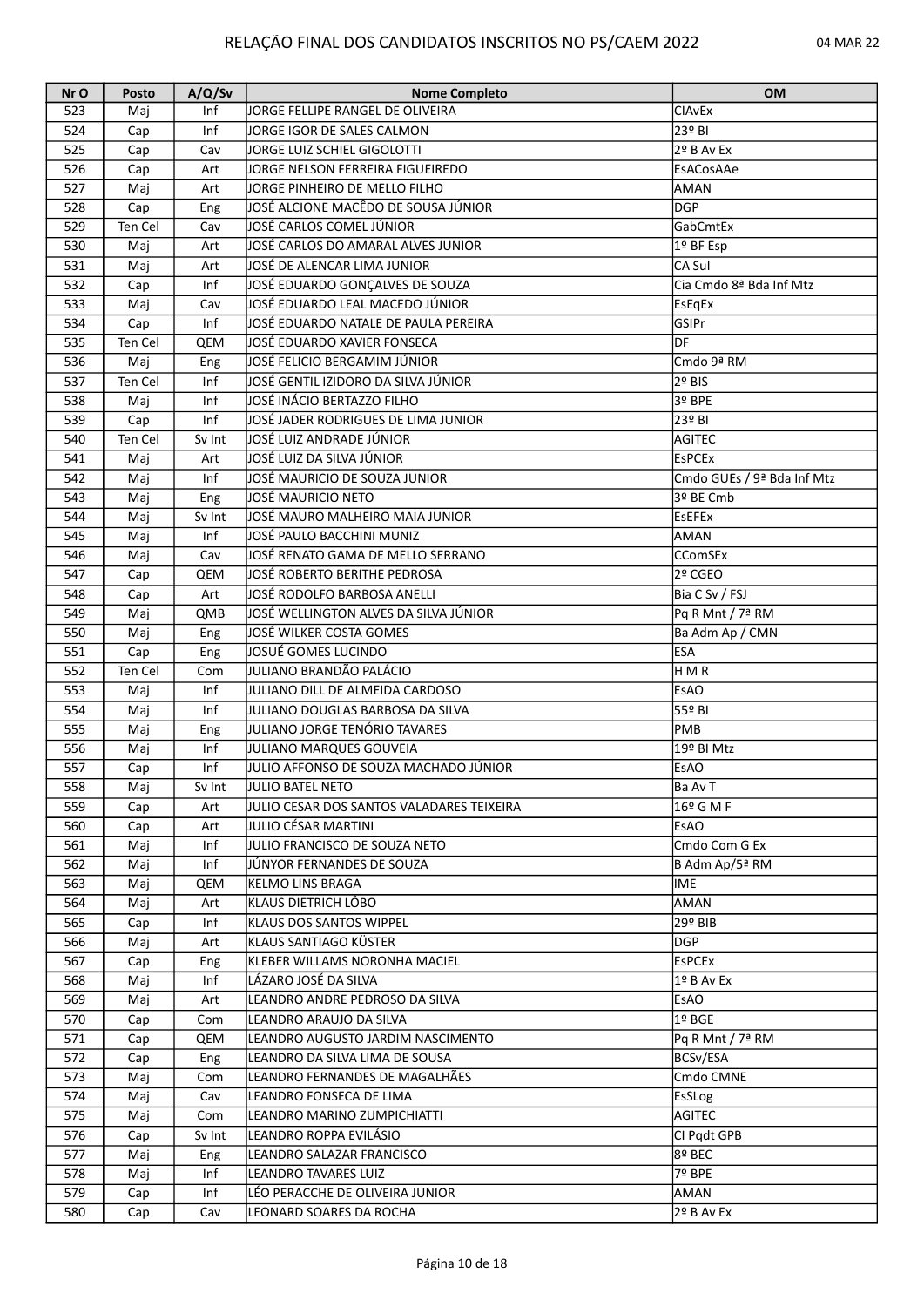| Nr O | Posto   | A/Q/Sv | <b>Nome Completo</b>                                 | <b>OM</b>               |
|------|---------|--------|------------------------------------------------------|-------------------------|
| 581  | Mai     | Inf    | LEONARDO ANDRADE MARIANO                             | CIGS                    |
| 582  | Cap     | Inf    | LEONARDO BARBOSA RAMOS DE CASTRO                     | Cmdo 7ª Bda Inf Mtz     |
| 583  | Maj     | Sv Int | LEONARDO CÉSAR INÁCIO                                | SEF                     |
| 584  | Cap     | Cav    | LEONARDO DA SILVA CUNHA                              | <b>CCOPAB</b>           |
| 585  | Cap     | Sv Int | LEONARDO DA SILVA LIMA                               | EsAO                    |
| 586  | Cap     | Art    | LEONARDO DE ANDRADE BATISTA                          | AMAN                    |
| 587  | Ten Cel | Com    | LEONARDO DE BARCELOS                                 | <b>EsIMEx</b>           |
| 588  | Maj     | Art    | LEONARDO DE CAMPOS SIMÕES                            | Bia Cmdo AD / 1         |
| 589  | Ten Cel | QEM    | LEONARDO DE MACEDO MARTINS DOS SANTOS                | 2º CTA                  |
| 590  | Maj     | Cav    | LEONARDO LEÃO FERNANDES NISHIGUCHI                   | 1º RCC                  |
| 591  | Maj     | Eng    | LEONARDO LUIZ ALVES DE CARVALHO                      | 2º BEC                  |
| 592  | Cap     | Cav    | LEONARDO MARQUES PIUBELLI                            | 23º Esqd C SI           |
| 593  |         | Inf    | LEONARDO MARTINS DOS REIS                            |                         |
|      | Maj     |        |                                                      | <b>CIOpEsp</b>          |
| 594  | Cap     | Cav    | LEONARDO MARTINS GOMES                               | 1º RCG                  |
| 595  | Cap     | QEM    | LEONARDO MATTA MOURA                                 | CRO / 11ª RM            |
| 596  | Cap     | Inf    | lleonardo Miscali de Oliveira                        | <b>CMRJ</b>             |
| 597  | Maj     | Inf    | LEONARDO NASCIMENTO DE ALBUQUERQUE RAMOS             | 53º BIS                 |
| 598  | Maj     | Inf    | LEONARDO OLIVEIRA SPINELLI                           | AMAN                    |
| 599  | Ten Cel | QEM    | LEONARDO PINTO ESTEVES                               | <b>CITEx</b>            |
| 600  | Maj     | Inf    | <b>LEONARDO RIOS MOREIRA</b>                         | <b>CIOpEsp</b>          |
| 601  | Maj     | Inf    | <b>LEONARDO RODRIGUES</b>                            | AMAN                    |
| 602  | Maj     | Cav    | LEONARDO SANTOS HERCULANO                            | 3º B Av Ex              |
| 603  | Maj     | QEM    | LEONARDO SEIJI OYAMA                                 | <b>COTER</b>            |
| 604  | Cap     | Art    | LEONARDO SERRA RIBEIRO                               | $25°$ GAC               |
| 605  | Maj     | Inf    | LEONARDO SILVA FONTOURA                              | COTER                   |
| 606  | Maj     | Cav    | LEONARDO SIQUEIRA                                    | CPOR / R                |
| 607  | Maj     | QMB    | LINDEMBERG CASTILHO SILVA                            | EsSLog                  |
| 608  | Cap     | Cav    | LOWRY TSCHAIKOWSKI DE MATTOS REIS JUNIOR             | 15º RC Mec (Es)         |
| 609  | Cap     | Inf    | LUCAS CASTILHOS SILVA                                | 7º BIB                  |
| 610  | Maj     | Inf    | LUCAS COSTA VILLAS-BÔAS                              | 58º BI Mtz              |
| 611  | Cap     | Cav    | LUCAS RICORDI RICORDI                                | Ba Adm Ap IBIRAPUERA    |
| 612  | Cap     | Com    | LUCAS ROCHA SACRAMENTO                               | EsCom                   |
| 613  | Cap     | Art    | ILUCIANO BOVI DE LIMA                                | 2º GAAAe                |
| 614  | Maj     | Art    | LUCIANO MASCENA DA CRUZ ROCHA                        | Cmdo 16ª Bda Inf SI     |
| 615  | Maj     | Cav    | LUCIANO ZAGO DA SILVA                                | Cmdo 14ª Bda Inf Mtz    |
|      |         |        |                                                      |                         |
| 616  | Maj     | QMB    | LÚCIO CARDOSO FLÔRES<br>LUCIO CESAR GUARANI DA SILVA | 16º B Log               |
| 617  | Maj     | Com    |                                                      | B Adm Ap/5ª RM          |
| 618  | Maj     | QEM    | LUCIO FABIO CASSIANO NASCIMENTO                      | lime.                   |
| 619  | Maj     | Inf    | <b>LUCIO HENRIQUE FERNANDES NETO</b>                 | <b>EsAO</b>             |
| 620  | Cap     | Inf    | LUIS ARMANDO CAMARGO BARROSO MAGNO                   | <b>DGP</b>              |
| 621  | Cap     | Cav    | LUÍS BERNARD LEITE NUNES RODRIGUES                   | AMAN                    |
| 622  | Maj     | Cav    | LUÍS CARLOS NAHON MARINHO                            | Cmdo 3ª RM              |
| 623  | Cap     | Inf    | LUÍS FERNANDO DOS SANTOS JÚNIOR                      | 15ª Cia Inf Mtz         |
| 624  | Maj     | Sv Int | LUIS FERNANDO GOMES LUZ                              | Cmdo 1ª DE              |
| 625  | Maj     | Inf    | LUÍS GUSTAVO FRANÇA LOPES                            | CPOR / RJ               |
| 626  | Maj     | Sv Int | LUIS GUSTAVO GUEDES MARINHO                          | 15º B Log               |
| 627  | Ten Cel | Eng    | LUÍS GUSTAVO OLNEI RODRIGUES MELO                    | DEC                     |
| 628  | Cap     | Art    | LUIS HENRIQUE LEAL                                   | <b>CIE</b>              |
| 629  | Maj     | Cav    | LUIZ CARLOS GEDIEL SALDANHA JÚNIOR                   | <b>CMPA</b>             |
| 630  | Maj     | Inf    | LUIZ CLAUDIO DE MENEZES GONÇALVES                    | 2º B Av Ex              |
| 631  | Cap     | Inf    | LUIZ EDUARDO MENDES DE OLIVEIRA JÚNIOR               | Cia Cmdo 6ª Bda Inf Bld |
| 632  | Maj     | Eng    | LUIZ FABRÍCIO RAMALHO MACHADO                        | <b>ESFCEx</b>           |
| 633  | Maj     | Art    | LUIZ FELIPE CHITOLINA                                | CA Sul                  |
| 634  | Maj     | Sv Int | LUIZ FELIPE DO CARMO                                 | 1º D Sup                |
| 635  | Cap     | QMB    | LUIZ FELIPE PESSANHA DA SILVA                        | 3º B Av Ex              |
| 636  | Maj     | Art    | LUIZ FERNANDO LEVINO DOS SANTOS                      | 3º GAC AP               |
| 637  | Maj     | Inf    | LUIZ GUSTAVO TAVARES DE LIMA                         | 16ª Cia PE              |
| 638  | Maj     | Inf    | LUIZ HENRIQUE DE LIMA AREIAS                         | CPOR/CMSP               |
|      |         |        |                                                      |                         |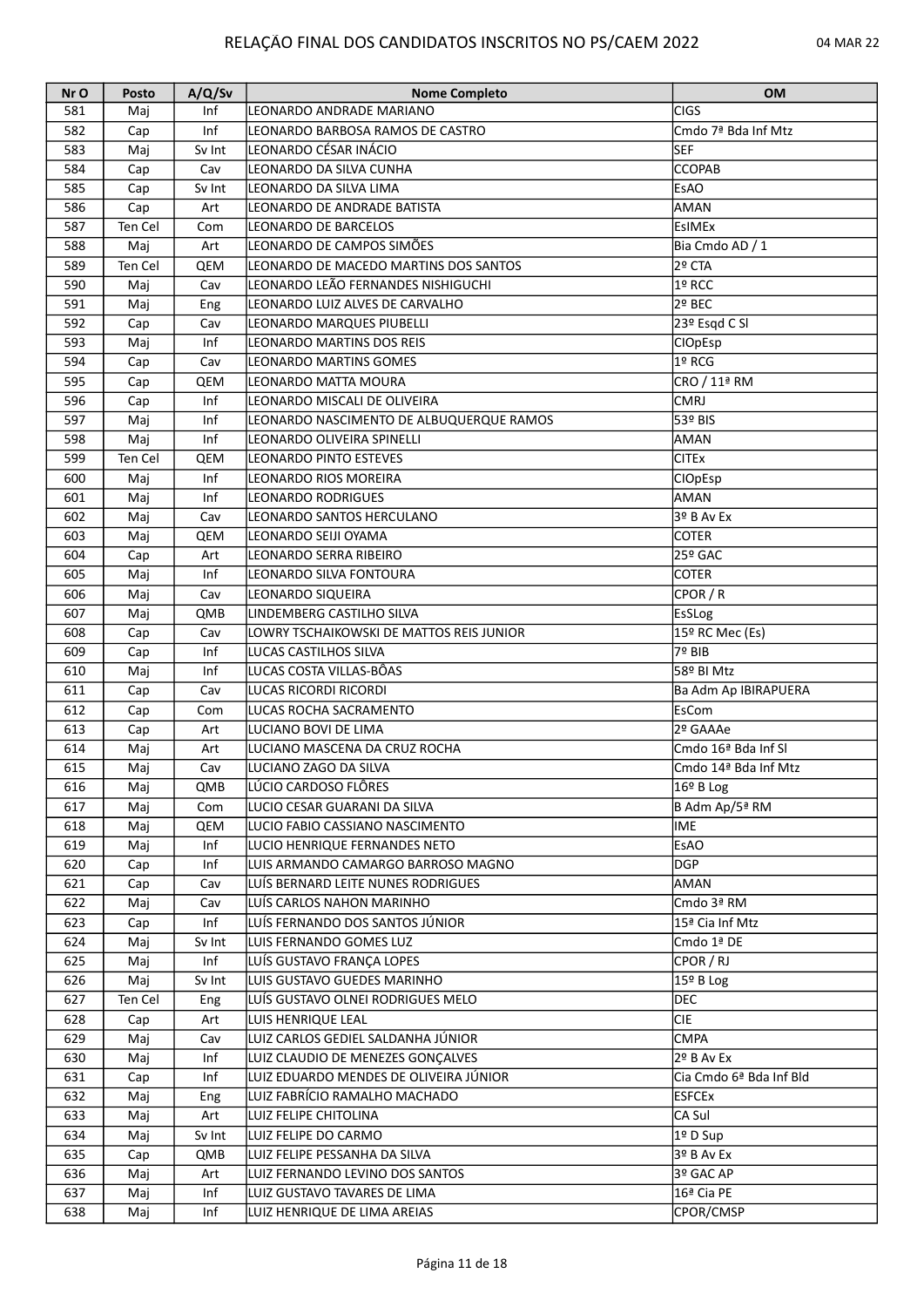| Nr O | <b>Posto</b> | A/Q/Sv | <b>Nome Completo</b>                     | <b>OM</b>                   |
|------|--------------|--------|------------------------------------------|-----------------------------|
| 639  | Mai          | Sv Int | LUIZ PAULO GOMES PIMENTEL                | 11º CGCFEx                  |
| 640  | Cap          | Eng    | MAÉRSON DE MELO OLIVEIRA                 | 10ª Cia E Cmb               |
| 641  | Maj          | Art    | MAICKEL VINICIUS DE SOUZA CHANDRETTI     | 15º GAC / AP                |
| 642  | Ten Cel      | Sv Int | MAICO RUSSIANO DE SOUZA BOENO            | B Adm QGEx                  |
| 643  | Cap          | Sv Int | IMAICON CAMPOS DA SILVA                  | <b>CPEx</b>                 |
| 644  | Cap          | Inf    | MAICON DOUGLAS MACHADO                   | Cia Cmdo CML                |
| 645  | Maj          | Inf    | <b>MAIKO DE OLIVEIRA</b>                 | 13º BIB                     |
| 646  | Maj          | Cav    | MANOEL RICARDO ACAUAN CHUY               | 1º RCG                      |
| 647  | Cap          | Sv Int | MARÇAL BRÊDA VIEIRA                      | 12º B Sup                   |
| 648  | Cap          | Cav    | MARCEL ARIGONY CORRÊA SANT'ANNA PRATES   | <b>EASA</b>                 |
| 649  | Cap          | Inf    | MARCELLO GUIMARÃES BREVES                | 162º BI                     |
| 650  | Ten Cel      | Cav    | MARCELLO MARQUES LORIATO                 | $3°$ B Av Ex                |
| 651  |              |        | MARCELO ANDRÉ BARROS DE SÁ               | l7º BEC                     |
|      | Maj          | Eng    |                                          |                             |
| 652  | Ten Cel      | QEM    | MARCELO AUGUSTO DE MELLO                 | CRO / 12ª RM                |
| 653  | Cap          | QMB    | MARCELO BATISTA SOARES BARROSO           | B Adm QGEx                  |
| 654  | Maj          | QEM    | MARCELO CARNEIRO DOS SANTOS              | IME                         |
| 655  | Maj          | QMB    | MARCELO DA PAZ MOREIRA                   | 18º B Trnp                  |
| 656  | Maj          | Com    | MARCELO DO NASCIMENTO VAILLANT           | CIE                         |
| 657  | Cap          | Cav    | MARCELO DOS SANTOS HOLLER                | <b>ESA</b>                  |
| 658  | Maj          | Cav    | MARCELO DROSDOWSKI RODRIGUES             | 3º RCC                      |
| 659  | Maj          | QEM    | MARCELO FIGUEIRA DE VASCONCELOS          | <b>CITEx</b>                |
| 660  | Maj          | Eng    | MARCELO HISSANAGA                        | <b>CIE</b>                  |
| 661  | Ten Cel      | Inf    | MARCELO MARCANT DA SILVA                 | lcgea                       |
| 662  | Maj          | Med    | MARCELO SOARES BEZERRA                   | H Ge Sta Maria              |
| 663  | Ten Cel      | Com    | MARCELO VIEIRA XAVIER                    | l1º B Com Sl                |
| 664  | Maj          | Cav    | MARCELO VITORINO ALVARES                 | <b>CIBId</b>                |
| 665  | Cap          | QMB    | MÁRCIO ALVES LOUZADA                     | AMAN                        |
| 666  | Maj          | Inf    | MARCIO AURELIO COSTA PINTO               | Cia Prec Pqdt               |
| 667  | Maj          | Inf    | MÁRCIO FAM MOREIRA                       | Cmdo CMO                    |
| 668  | Ten Cel      | Cav    | MÁRCIO FERNANDO DE ALMEIDA               | Cmdo 8ª Bda Inf Mtz         |
| 669  | Maj          | QMB    | MÁRCIO JOSÉ REIS DA SILVA                | lesa                        |
| 670  | Maj          | Inf    | MARCIO JULIO DE NAZARETH JÚNIOR          | 38º BI                      |
| 671  | Maj          | Com    | MÁRCIO MASSAHIKO TAKANO                  | <b>CIGE</b>                 |
| 672  | Maj          | Sv Int | MÁRCIO REIS DO VALE                      | <b>CPEx</b>                 |
| 673  | Maj          | Inf    | IMÁRCIO RODRIGO ROMERO DE SOUZA PINTO    | Cmdo Fron RONDONIA / 6º BIS |
| 674  |              |        | MÁRCIO VINÍCIOS DA CONCEIÇÃO RIBEIRO     | 7º BE Cmb                   |
| 675  | Maj          | Eng    | MÁRCIO WILLIAM DE FRANÇA LUZ             |                             |
|      | Maj          | Eng    |                                          | Nu 1º B Intlg Mil           |
| 676  | Maj          | Sv Int | MARCO ANTÔNIO CIRIBELLI SANTOS           | <b>CCIEx</b>                |
| 677  | Maj          | Com    | MARCO ANTONIO D'ALMEIDA DIOGO            | lEsCom                      |
| 678  | Maj          | Inf    | MARCO ANTONIO DO NASCIMENTO PINTO JÚNIOR | GSIPr                       |
| 679  | Cap          | Inf    | MARCO ANTÔNIO NOBRE DE VIVEIROS FILHO    | 24º BIS                     |
| 680  | Maj          | Cav    | MARCO ANTÔNIO OSÓRIO GÊNOVA DE MATTOS    | 2º RCG                      |
| 681  | Maj          | Cav    | MARCO AURELIO DE AVELLAR BOLZE           | 10º RC Mec                  |
| 682  | Maj          | Inf    | lMARCO AURÉLIO GALL PIRES                | H Gu TABATINGA              |
| 683  | Maj          | Com    | <b>IMARCO AURÉLIO KLEM CERQUEIRA</b>     | l1º B Com SI                |
| 684  | Maj          | QMB    | MARCONDES URBANO FEDRIGO                 | <b>CIAVEX</b>               |
| 685  | Cap          | Inf    | MARCONI DIEGO DE OLIVEIRA MEDEIROS       | Cia Cmdo CMNE               |
| 686  | Maj          | Med    | MARCOS ANTONIO GRANJA LESSA              | H Mil A RECIFE              |
| 687  | Maj          | Com    | MARCOS CÉZAR DIAS GIL                    | 9º B COM GE                 |
| 688  | Maj          | Eng    | MARCOS FABRICIO ANJO TEIXEIRA PIRES      | <b>BCSv/ESA</b>             |
| 689  | Maj          | Cav    | <b>MARCOS NEIMAYER PUSSI</b>             | Cmdo 6ª Bda Inf Bld         |
| 690  | Cap          | QEM    | MARCOS PAULO CABALLERO VICTORIO          | CRO / 11ª RM                |
| 691  | Ten Cel      | Inf    | MARCOS PAULO MACEDO BARBOSA              | 41º BI Mtz                  |
| 692  | Maj          | Eng    | MARCOS RODRIGO FISCHER PRADO             | <b>EsIMEx</b>               |
| 693  | Maj          | Art    | MARCOS RUBINSTEIN FRAGOSO                | EsACosAAe                   |
| 694  | Maj          | Art    | MARCOS TIGLIA AMARO DOS SANTOS           | Cmdo 13ª Bda Inf Mtz        |
| 695  | Maj          | Cav    | MARCOS TRINDADE DA SILVA                 | Cmdo 3ª RM                  |
| 696  | Maj          | Eng    | MARCOS VASCONCELOS DINIZ                 | 3º BEC                      |
|      |              |        |                                          |                             |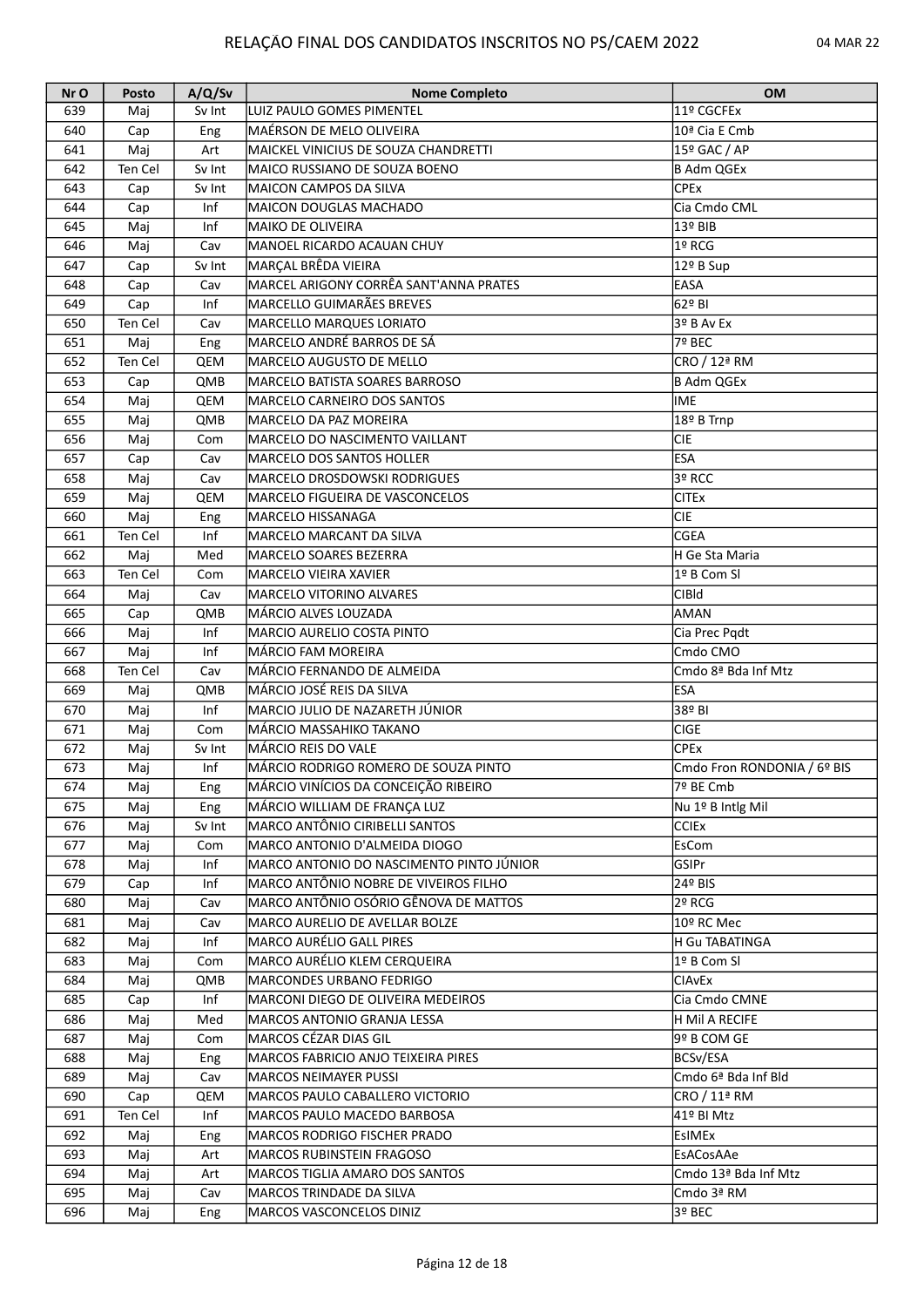| Nr O | Posto   | A/Q/Sv | <b>Nome Completo</b>                                                        | <b>OM</b>            |
|------|---------|--------|-----------------------------------------------------------------------------|----------------------|
| 697  | Ten Cel | Inf    | MARCUS VINÍCIUS DALTRO CAMPOS DE ANDRADE                                    | 59º BI Mtz           |
| 698  | Maj     | Sv Int | MARCUS VINICIUS DE ARAÚJO ASSUNÇÃO                                          | <b>IEFEX</b>         |
| 699  | Cap     | Inf    | MARCUS VINICIUS FALCÃO FIGUEIREDO DO NASCIMENTO                             | EsAO                 |
| 700  | Maj     | Sv Int | MARCUS VINICIUS GOMES PEREIRA                                               | Cmdo 1ª DE           |
| 701  | Cap     | Inf    | MARCUS VINÍCIUS SOARES DE FREITAS                                           | 9º BI Mtz            |
| 702  | Cap     | Inf    | MÁRIO CESAR MARTINS DE LIMA                                                 | GSIPr                |
| 703  | Cap     | Inf    | MÁRIO PAULO DAMASCENO                                                       | <b>EsAO</b>          |
| 704  | Ten Cel | Inf    | MASSILON FERREIRA DA SILVA JUNIOR                                           | <b>ESFCEx</b>        |
| 705  | Maj     | Eng    | MATEUS BATISTA LOPES                                                        | CPOR / CMBH          |
| 706  | Maj     | Inf    | MATEUS PASSINHO DUARTE                                                      | AMAN                 |
| 707  | Maj     | Cav    | MATHEUS CAVALCANTE DE SÁ                                                    | Cmdo 2ª DE           |
| 708  | Maj     | Cav    | MATHEUS GASIOROWSKI BILLODRE                                                | 1º Esqd C Pqdt       |
| 709  | Maj     | Cav    | MATHEUS PACHECO DO NASCIMENTO                                               | Cmdo 6ª DE           |
| 710  | Maj     | Art    | MATHEUS RIBEIRO CARVALHO                                                    | 26º GAC              |
| 711  | Ten Cel | Com    | <b>MAURICIO RODRIGUES DOS SANTOS</b>                                        | <b>EASA</b>          |
| 712  | Maj     | Art    | MAURÍCIO TONINI                                                             | lCmdo 5ª RM          |
| 713  | Maj     | QMB    | MAURÍCIO WALLAU VIELMO                                                      | 4º B Log             |
| 714  | Ten Cel | Cav    | MAURO MACHADO FINAMOR                                                       | 16º RC Mec           |
| 715  | Maj     | Art    | MAX NICOLATO BOTELHO                                                        | <b>ESA</b>           |
| 716  | Maj     | QEM    | MAX SILVA ALALUNA                                                           | <b>CITEx</b>         |
| 717  | Maj     | Cav    | <b>MAX SOVAT CANCIO</b>                                                     | AMAN                 |
| 718  | Ten Cel | Eng    | MAYK NELSOLYNE COSTA DOS SANTOS                                             | 3º BEC               |
| 719  | Maj     | Inf    | MICHEL POSTIGLIONI FONTOURA                                                 | <b>BPEB</b>          |
| 720  | Maj     | Cav    | MIGUEL DE SOUZA CHARBEL                                                     | <b>EsAO</b>          |
| 721  | Maj     | Cav    | MIKHAIL PENNA LIECHOSCKI                                                    | DGP                  |
| 722  | Maj     | Med    | MILSON CHARLES DE ALMEIDA FARIA                                             | <b>HFA</b>           |
| 723  |         | Art    | MILTON CÉSAR NUNES DE SOUSA                                                 | GAC ≅9ا              |
|      | Maj     |        |                                                                             |                      |
| 724  | Maj     | QMB    | MOGARDY BARBOSA DE OLIVEIRA                                                 | 5º B Sup             |
| 725  | Maj     | Med    | MÔNICA CRISTINA XAVIER RIBEIRO                                              | PclinMN              |
| 726  | Maj     | Med    | MÔNICA LUIZA CANTALICE DE OLIVEIRA<br>MONIQUE DO AMARAL GOLDONI DE CARVALHO | H Mil A BRASÍLIA     |
| 727  | Cap     | Med    |                                                                             | IME                  |
| 728  | Maj     | Sv Int | MOSART CONRAD FRANCO IMMAGINARIO PESSÔA SCHULZ                              | 3º CGCFEx            |
| 729  | Ten Cel | Inf    | MURILLO BERNARDES MIGUEL JUNIOR                                             | CEP                  |
| 730  | Ten Cel | Sv Int | MURILLO SAMPAIO PEREIRA                                                     | 4º CGCFEx            |
| 731  | Maj     | QEM    | NATÁLIA FERNANDES MEZIAT                                                    | 7º CTA               |
| 732  | Maj     | Com    | NELCINEI DE FREITAS VALENTE                                                 | lCmdo 16ª Bda Inf SI |
| 733  | Maj     | Sv Int | NELSON DO CARMO SAMPAIO NETO                                                | 3ª Cia F Esp         |
| 734  | Maj     | Art    | INELSON FELIPPE AUGUSTO GARCIA                                              | CPOR/CMSP            |
| 735  | Maj     | Eng    | NELSON LEANDRO GOMES DA SILVA                                               | H Mil A PORTO ALEGRE |
| 736  | Cap     | Inf    | NERO PARREIRA DE JESUS                                                      | 2º BPE               |
| 737  | Ten Cel | Art    | NEWTON JOSÉ MEURER JÚNIOR                                                   | AMAN                 |
| 738  | Cap     | Inf    | NICHOLAS CORTEZ DOS SANTOS LOPEZ DINIZ                                      | DGP                  |
| 739  | Maj     | Com    | INÍCOLAS LOBO LOBATO                                                        | CIGE                 |
| 740  | Maj     | Inf    | NILTON FERREIRA LIMA FILHO                                                  | BGP                  |
| 741  | Maj     | Sv Int | NILTON LELLYS DOS SANTOS SILVA                                              | 2º BEC               |
| 742  | Maj     | Cav    | NILTON PINTO FRANÇA JUNIOR                                                  | CPOR / PA            |
| 743  | Maj     | QEM    | NINA MACHADO FIGUEIRA                                                       | <b>EsAO</b>          |
| 744  | Maj     | Sv Int | ODAIR BERNARDINO MONTEIRO                                                   | <b>CCIEX</b>         |
| 745  | Maj     | Cav    | ODILSON DE MELLO BENZI                                                      | <b>COTER</b>         |
| 746  | Maj     | Cav    | ODILSON MOREIRA RIQUELME                                                    | 5º RCC               |
| 747  | Maj     | Cav    | OTAVIO MAZZINI MONTE BLANCO                                                 | 7º RC Mec            |
| 748  | Maj     | Sv Int | OVÍDIO BERNARDINO MONTEIRO JÚNIOR                                           | CPOR/R               |
| 749  | Maj     | Inf    | PABLO ALMEIDA DOS SANTOS                                                    | Cmdo 15ª Bda Inf Mec |
| 750  | Ten Cel | Inf    | PABLO NEVES SALVIANO DE LUCENA                                              | 17º BIS              |
| 751  | Maj     | Eng    | PABLO VINICIUS LIMA CARVALHO                                                | <b>DEC</b>           |
| 752  | Ten Cel | Eng    | PAULO ANDRÉ MOREIRA SANTOS                                                  | PMB                  |
| 753  | Ten Cel | Inf    | PAULO CAVALCANTI DE ARAÚJO FILHO                                            | Ba Av T              |
| 754  | Maj     | Inf    | PAULO CÉSAR DE CASTRO PEREIRA                                               | 1º BAC               |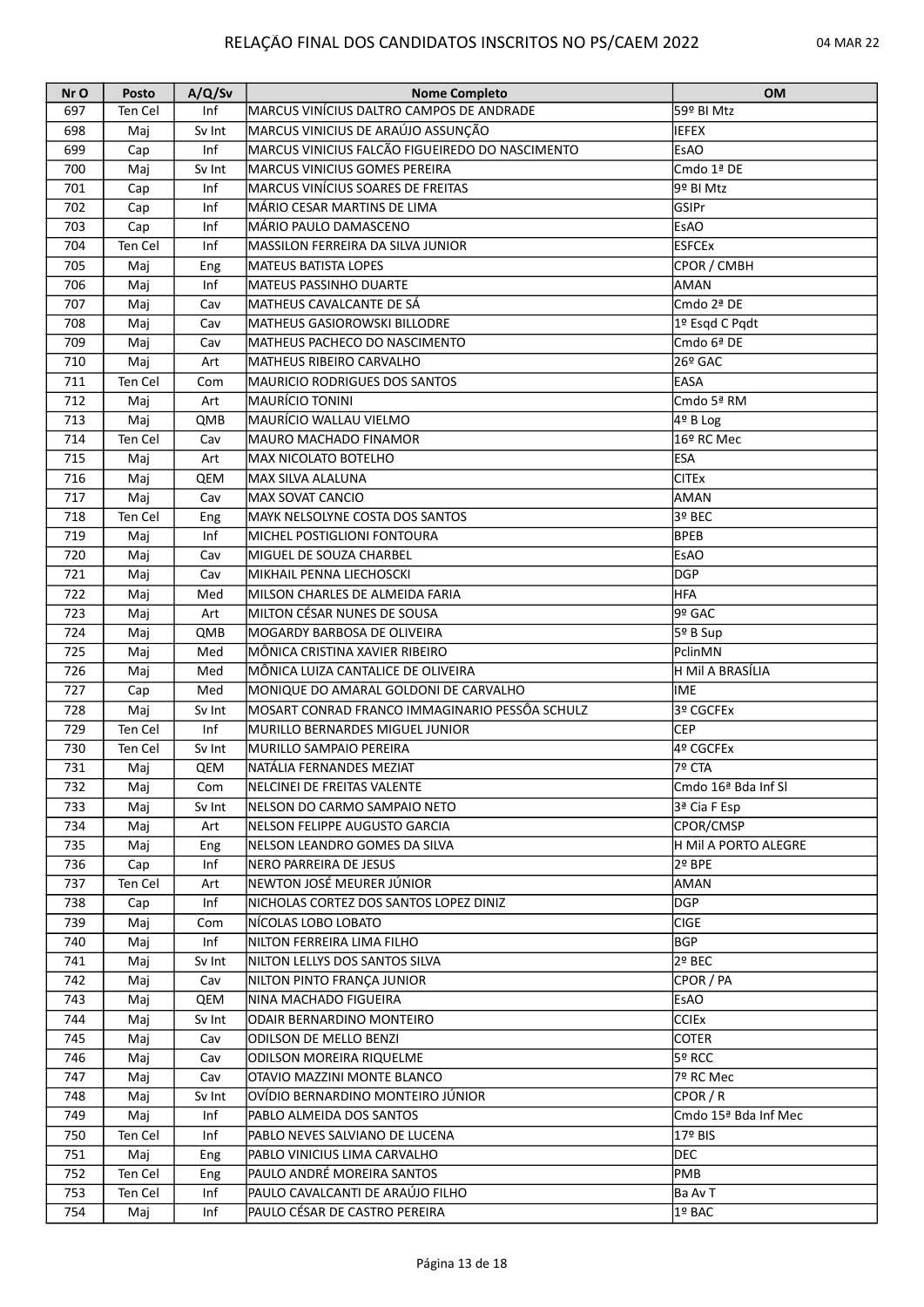| Nr O | Posto   | A/Q/Sv | <b>Nome Completo</b>                      | <b>OM</b>                               |
|------|---------|--------|-------------------------------------------|-----------------------------------------|
| 755  | Cap     | Inf    | PAULO CESAR LOPES DE ARAUJO JUNIOR        | 59º BI Mtz                              |
| 756  | Maj     | Com    | PAULO DE AQUINO LOPES FILHO               | EsCom                                   |
| 757  | Maj     | Inf    | PAULO DE SOUZA TAVARES JUNIOR             | Cmdo 6ª RM                              |
| 758  | Maj     | Art    | PAULO EDUARDO COLARES                     | 1º B Av Ex                              |
| 759  | Cap     | Eng    | PAULO FAÇANHA DA CRUZ                     | 1ª Cia E Cmb Mec                        |
| 760  | Cap     | Sv Int | PAULO RAFAEL FERREIRA BASTOS              | CPOR / R                                |
| 761  | Maj     | Inf    | PAULO RENATO XIMENES DE SOUZA             | Cmdo Fron ACRE / 4º BIS                 |
| 762  | Cap     | Art    | PAULO RICARDO DE OLIVEIRA DIAS            | <b>EsAO</b>                             |
| 763  | Maj     | Sv Int | PAULO ROBERTO DOS SANTOS PORTO            | 9º CGCFEx                               |
| 764  | Cap     | Cav    | <b>PAULO ROBIN PRESTES</b>                | 23º Esqd C SI                           |
| 765  |         | Sv Int | PAULO SÉRGIO DE SOUZA JÚNIOR              | PclinMN                                 |
|      | Cap     | Inf    |                                           |                                         |
| 766  | Maj     |        | PAULO SERGIO RAGHIANT BENITES JÚNIOR      | Nu 1º B Intlg Mil                       |
| 767  | Maj     | Sv Int | PAULO VICTOR DE ALMEIDA XAVIER            | <b>COLOG</b>                            |
| 768  | Cap     | Eng    | PEDRO AFONSO DOS SANTOS JÚNIOR            | 10ª Cia E Cmb                           |
| 769  | Maj     | Inf    | PEDRO ALCÂNTARA XAVIER                    | Cia Cmdo 1ª Bda Inf SI                  |
| 770  | Maj     | Com    | PEDRO ARRAES FEITOSA NETO                 | Cmdo Com G Ex                           |
| 771  | Ten Cel | Cav    | PEDRO DA CRUZ MACHADO JÚNIOR              | <b>COTER</b>                            |
| 772  | Cap     | Com    | PEDRO HENRIQUE DE OLIVEIRA SOUSA          | <b>CDCiber</b>                          |
| 773  | Cap     | Inf    | PEDRO HENRIQUE IVANICSKA SORIANO DE MELLO | <b>B Adm QGEx</b>                       |
| 774  | Cap     | Inf    | PEDRO HENRIQUE NASCIMENTO DAMASCENO       | Cia Cmdo 7ª Bda Inf Mtz                 |
| 775  | Maj     | Eng    | PEDRO MOREIRA DE LIMA FILHO               | 15ª Cia E Cmb                           |
| 776  | Cap     | Inf    | PEDRO NASCIMENTO ROCHA DOS SANTOS         | 5ª Cia PE                               |
| 777  | Maj     | Inf    | PEDRO ROBERTO CARDOSO LOPES               | Cmdo 10ª RM                             |
| 778  | Maj     | Inf    | PEDRO SIQUEIRA ROMÃO                      | <b>EsAO</b>                             |
| 779  | Maj     | Inf    | PETERSON MONTEIRO DA FONSÊCA              | 41º BI Mtz                              |
| 780  | Maj     | Eng    | PETERSON TUPINAMBÁ DA SILVA               | <b>CCOPAB</b>                           |
| 781  | Maj     | Inf    | <b>RAFAEL AUGUSTO DE ASSIS ESTRAL</b>     | 18º BI Mtz                              |
| 782  | Maj     | Cav    | RAFAEL BARBOSA PEREIRA                    | 8ª Cia Intlg                            |
| 783  | Cap     | Inf    | RAFAEL CASSIANO NASCIMENTO                | 1º BI Mec (Es)                          |
| 784  | Maj     | Inf    | RAFAEL DA SILVA MACHADO                   | 44º BI Mtz                              |
|      |         |        |                                           |                                         |
| 785  | Cap     | QMB    | RAFAEL DE QUADROS ORNELAS                 | $14^{\circ}$ B Log<br>H MII A SÃO PAULO |
| 786  | Maj     | QMB    | RAFAEL DELLECRODE REBOUÇAS                |                                         |
| 787  | Cap     | Com    | RAFAEL DIAS LIMA DO REGO BARROS           | 4ª Cia Com L - Mth                      |
| 788  | Maj     | Art    | RAFAEL E SILVA RIBEIRO                    | C Log Msl Fgt                           |
| 789  | Maj     | Inf    | RAFAEL FRANÇA DE OLIVEIRA                 | <b>COTER</b>                            |
| 790  | Maj     | QMB    | RAFAEL GONÇALVES CESAR                    | DAbst                                   |
| 791  | Maj     | Sv Int | RAFAEL GONCALVES DO CARMO                 | Ba Av T                                 |
| 792  | Maj     | Eng    | RAFAEL GUSTAVO ABRÃO CARDOSO              | <b>CMSP</b>                             |
| 793  | Maj     | Com    | RAFAEL HARTUIQUE GUILHERME                | Cia Com Av Ex                           |
| 794  | Maj     | QEM    | RAFAEL HIDALGO OLIVIERI                   | AGITEC                                  |
| 795  | Maj     | Com    | RAFAEL HUDSON MONTEIRO BRAGA              | Cmdo CMA                                |
| 796  | Maj     | QMB    | RAFAEL JOSÉ MARTINS SOUZA                 | <b>EsAO</b>                             |
| 797  | Maj     | Inf    | RAFAEL JOSÉ MUNIZ SANTOS REIS             | 12º BIL - Mth                           |
| 798  | Maj     | Art    | RAFAEL LINCOLN FERNANDEZ ALMEIDA          | CIOpEsp                                 |
| 799  | Cap     | Cav    | <b>RAFAEL LIRA PRESTE</b>                 | <b>CPEx</b>                             |
| 800  | Cap     | Inf    | RAFAEL LOPES BRANDÃO                      | <b>EsAO</b>                             |
| 801  | Maj     | Inf    | RAFAEL MARCOS DA COSTA RIBEIRO            | Cmdo 12 <sup>ª</sup> Bda Inf L (Amv)    |
| 802  | Maj     | Sv Int | RAFAEL MOREIRA DE OLIVEIRA                | 11º CGCFEx                              |
| 803  | Maj     | Eng    | RAFAEL NOGUEIRA RÊGO                      | 6º B Intlg Mil                          |
| 804  | Maj     | Eng    | RAFAEL NUNES PEREIRA                      | <b>DGP</b>                              |
| 805  | Ten Cel | Inf    | <b>RAFAEL OLIGURSKY</b>                   | Cmdo Fron R NEGRO / 5º BIS              |
| 806  | Maj     |        | RAFAEL SCHMIDT                            | CA Sul                                  |
|      |         | Art    |                                           |                                         |
| 807  | Maj     | Cav    | RAFAEL SIQUEIRA MARQUES                   | 6º B Intlg Mil                          |
| 808  | Maj     | Inf    | RAIMUNDO PAULINO VIANA JÚNIOR             | <b>EME</b>                              |
| 809  | Maj     | Eng    | RAPHAEL ANDRADE DE LIMA                   | <b>CCOPAB</b>                           |
| 810  | Maj     | Cav    | RAPHAEL BARBOSA GOMES DA SILVA            | 15º RC Mec (Es)                         |
| 811  | Maj     | QMB    | RAPHAEL FERREIRA E SILVA                  | 3º B Log                                |
| 812  | Cap     | Inf    | RAPHAEL JORGE OLIVEIRA DA SILVA           | 51º BIS                                 |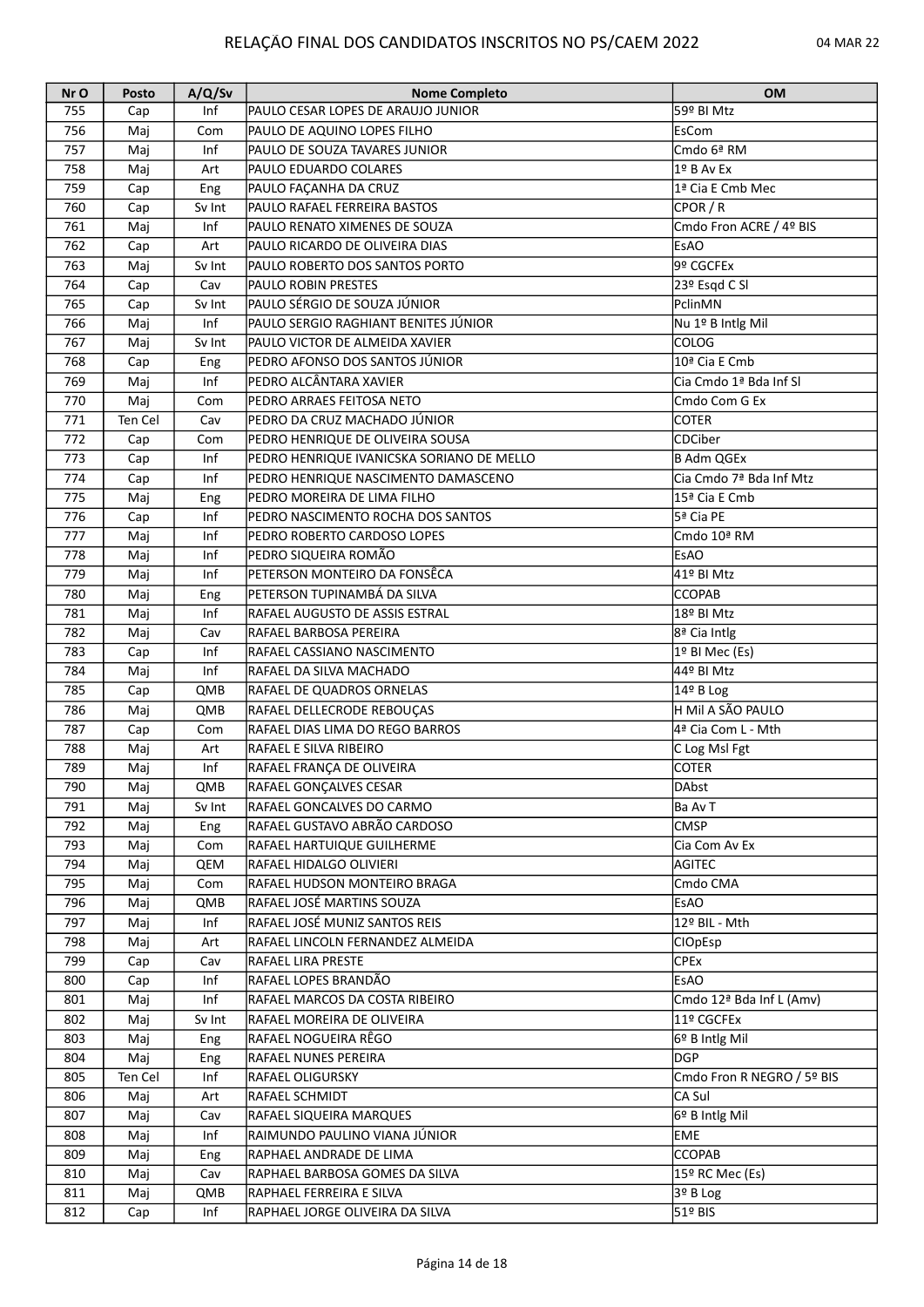| Nr O | Posto   | A/Q/Sv | <b>Nome Completo</b>                  | <b>OM</b>                        |
|------|---------|--------|---------------------------------------|----------------------------------|
| 813  | Maj     | Art    | RAPHAEL LUIS PEREIRA DE ARAUJO        | 5º GAC AP                        |
| 814  | Maj     | Cav    | RAPHAEL PEREIRA MIRANDA               | Cmdo 10 <sup>ª</sup> Bda Inf Mtz |
| 815  | Maj     | Inf    | <b>RAPHAEL PINTO BARBOSA</b>          | Ba Av T                          |
| 816  | Ten Cel | Inf    | <b>REGIS FERNANDO DA SILVA</b>        | 72º BI Mtz                       |
| 817  | Maj     | Inf    | RÉGIS RIBEIRO SALES                   | 38º BI                           |
| 818  | Cap     | Com    | <b>RENAN ALVES DOS SANTOS</b>         | 6ª Cia Com                       |
| 819  | Cap     | Inf    | <b>RENAN CUNHA GOMES</b>              | AMAN                             |
| 820  | Cap     | Inf    | RENAN FERREIRA MEDINA                 | 1º BPE                           |
| 821  | Cap     | Cav    | RENAN HERMES JOÃO METRI DE ALMEIDA    | BCSv/AMAN                        |
| 822  | Maj     | Art    | <b>RENAN LOPES ALCANTARA</b>          | 8º GAC Pqdt                      |
| 823  |         | Inf    | <b>RENAN MENEZES TORRES DE LIMA</b>   |                                  |
|      | Cap     |        |                                       | Nu 1º B Intlg Mil<br><b>DPE</b>  |
| 824  | Maj     | QEM    | RENATO CANCHERINI LEFONE              |                                  |
| 825  | Maj     | Inf    | RENATO CAVALCANTI FERREIRA            | <b>EsAO</b>                      |
| 826  | Ten Cel | Inf    | <b>RENATO DE BARROS FIGUEIREDO</b>    | Cmdo 9ª RM                       |
| 827  | Maj     | Inf    | <b>RENATO DE SOUSA</b>                | Cia Prec Pqdt                    |
| 828  | Cap     | Art    | <b>RENATO ESTEVES COSTA</b>           | Bia Cmdo AD / 1                  |
| 829  | Maj     | Art    | RENATO SERGIO BARBOSA PASSERI         | 6º B Intlg Mil                   |
| 830  | Maj     | Inf    | <b>RENZO DIAS DE LIRA</b>             | Ba Av T                          |
| 831  | Cap     | Inf    | RÉUBER ALAN TAVARES ALVES             | AMAN                             |
| 832  | Maj     | Inf    | RHOBSON MAGALHÃES BERNARDINO          | 16º BI Mtz                       |
| 833  | Maj     | Com    | RICARDO AUGUSTO DE FARIAS ACCORDI     | <b>CIAVEX</b>                    |
| 834  | Ten Cel | QEM    | RICARDO DA SILVA VIEIRA               | <b>DSG</b>                       |
| 835  | Maj     | Cav    | RICARDO DE MATTOS CUNHA FILHO         | DAbst                            |
| 836  | Maj     | Com    | RICARDO DOS SANTOS BRAGA              | $1°$ BGE                         |
| 837  | Maj     | Art    | RICARDO DUQUE MINARDI                 | AMAN                             |
| 838  | Maj     | Art    | RICARDO FÉRRE LACERDA FERREIRA        | <b>CIGE</b>                      |
| 839  | Maj     | QEM    | <b>RICARDO HAICK BORGES</b>           | DF                               |
| 840  | Ten Cel | Sv Int | <b>RICARDO HENRIQUE SANTOS SOARES</b> | 8º CGCFEx                        |
| 841  | Maj     | Art    | RICARDO LAMOGLIA PASTURA MARTINS      | Cmdo 1ª RM                       |
| 842  |         | Inf    | RICARDO NICOLAU CONRADI               | <b>DGP</b>                       |
| 843  | Maj     |        | RICARDO ROSA MOREIRA SILVEIRA         |                                  |
|      | Maj     | QMB    |                                       | 14º B Log                        |
| 844  | Cap     | Cav    | RICARDO SPADER                        | <b>DGP</b>                       |
| 845  | Maj     | Cav    | <b>RICARDO VARGAS DOS SANTOS</b>      | <b>EsEFEx</b>                    |
| 846  | Maj     | Cav    | RICHARD CARVALHO SPINDOLA             | <b>CIAvEx</b>                    |
| 847  | Cap     | Cav    | RICIERI GUTIERREZ DE MELO             | 16º RC Mec                       |
| 848  | Maj     | Sv Int | ROBERTO BENEVIDES DE OLIVEIRA         | <b>DGO</b>                       |
| 849  | Maj     | Sv Int | ROBERTO DE ALCÂNTARA PINTO            | <b>CPEx</b>                      |
| 850  | Maj     | Art    | <b>ROBERTO DE CASTRO</b>              | <b>EME</b>                       |
| 851  | Ten Cel | QEM    | ROBERTO DE OLIVEIRA CASTILHO          | CRO / 12ª RM                     |
| 852  | Maj     | QMB    | ROBERTO DOUGLAS DA SILVA SOUZA        | CPOR/CMSP                        |
| 853  | Maj     | Inf    | <b>ROBERTO MARTINS FERNANDES</b>      | Cmdo Fron ACRE / 4º BIS          |
| 854  | Maj     | Inf    | ROBERTO NUNES DA CUNHA NETO           | BCSv/AMAN                        |
| 855  | Cap     | Com    | ROBSON ALVES DESMÔNI DE SOUSA         | EsCom                            |
| 856  | Maj     | Sv Int | ROBSON DA SILVEIRA GOMES              | 6º D Sup                         |
| 857  | Ten Cel | QEM    | ROBSON FRANÇA DE MORAES               | CTEx                             |
| 858  | Cap     | Inf    | RODOLFO MONTEIRO DUARTE               | 23º BI                           |
| 859  | Cap     | Com    | RODRIGO ADÃO DA SILVA                 | 20 <sup>ª</sup> Cia Com Pqdt     |
| 860  | Maj     | Inf    | RODRIGO ANDRADE CERQUEIRA             | 2ª Cia Intlg                     |
| 861  | Maj     | Art    | RODRIGO ANTÔNIO DE RESENDE LOUZADA    | Cmdo Com G Ex                    |
| 862  | Maj     | Eng    | RODRIGO ASSUNÇÃO BARBOSA DA SILVA     | D M E                            |
| 863  | Maj     | Art    | RODRIGO BARRETO FERREIRA DA SILVA     | ENaDCiber                        |
| 864  | Maj     | Cav    | RODRIGO BARROS DE OLIVEIRA            | EsEgEx                           |
| 865  |         |        | RODRIGO CABRAL GAVIÃO                 | 13º GAC                          |
|      | Maj     | Art    |                                       |                                  |
| 866  | Maj     | Inf    | RODRIGO CAETANO GOMES                 | GSIPr                            |
| 867  | Maj     | Eng    | RODRIGO CORDEIRO FALCÃO               | 6º BE Cmb                        |
| 868  | Cap     | Sv Int | RODRIGO DA SILVA MATTOSO              | B Adm QGEx                       |
| 869  | Maj     | Sv Int | RODRIGO DOS ANJOS REBELLO             | IME                              |
| 870  | Cap     | QEM    | RODRIGO EVANGELISTA DELGADO           | 2º CGEO                          |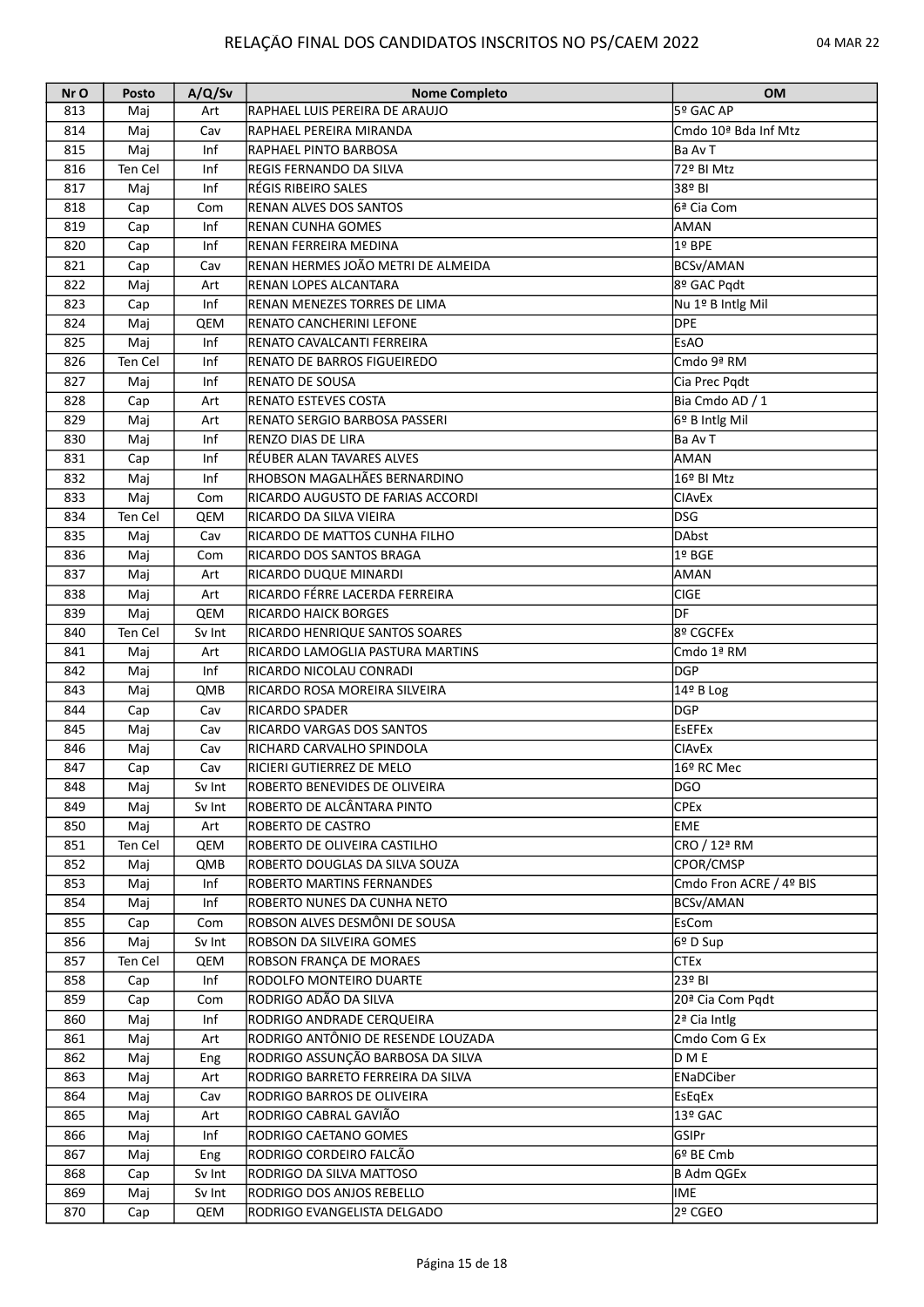| Nr O | <b>Posto</b> | A/Q/Sv | <b>Nome Completo</b>                       | <b>OM</b>                     |
|------|--------------|--------|--------------------------------------------|-------------------------------|
| 871  | Cap          | Art    | RODRIGO GONÇALVES ROCHA                    | CPOR / PA                     |
| 872  | Maj          | Inf    | RODRIGO GOUVEIA MARTINS                    | <b>COTER</b>                  |
| 873  | Maj          | Inf    | RODRIGO GUIZOLFI RIBEIRO                   | Cmdo 14ª Bda Inf Mtz          |
| 874  | Maj          | QEM    | RODRIGO JOSÉ TOLEDO RESENDE                | Cmdo 2ª RM                    |
| 875  | Maj          | Inf    | RODRIGO MEDEIROS DA SILVA                  | 4º B Av Ex                    |
| 876  | Maj          | Art    | RODRIGO MONTEIRO DE MORAES BRAZ            | 5º GAC AP                     |
| 877  | Ten Cel      | Com    | RODRIGO NOGUEIRA LUCENA                    | B Es Com                      |
| 878  | Ten Cel      | Inf    | RODRIGO PEREIRA ISNARDI                    | BCSv/AMAN                     |
| 879  | Maj          | Com    | RODRIGO PIPPI PAIM                         | CA Sul                        |
| 880  | Ten Cel      | Cav    | RODRIGO SANTANA PINTO                      | 10º RC Mec                    |
| 881  |              |        | RODRIGO SANTIAGO DA SILVA                  | CPOR / PA                     |
|      | Ten Cel      | Com    |                                            |                               |
| 882  | Cap          | Art    | RODRIGO SANTOS COSTA                       | 21 <sup>ª</sup> Bia AAAe Pgdt |
| 883  | Ten Cel      | Art    | RODRIGO SKOLAUDE DINI                      | 4º B Av Ex                    |
| 884  | Cap          | Art    | RODRIGO SOUZA REIS BRAGA                   | Cmdo 3ª DE                    |
| 885  | Cap          | Com    | RODRIGO TARGINO SOUZA                      | EsCom                         |
| 886  | Maj          | Cav    | RODRIGO ULISSES MARQUES JULIO              | <b>COTER</b>                  |
| 887  | Ten Cel      | Art    | RODRIGO VILLAR ABALLO                      | <b>DEPA</b>                   |
| 888  | Maj          | Inf    | RODRIGO VILLELA GONÇALVES                  | <b>CIGS</b>                   |
| 889  | Maj          | QEM    | RODRIGO WANDERLEY DE CERQUEIRA             | 3º CGEO                       |
| 890  | Maj          | Cav    | RODRIGO WILLEMANN KRUEL                    | Ba Adm Ap IBIRAPUERA          |
| 891  | Ten Cel      | QEM    | ROGER DE OLIVEIRA QUINTINO                 | Cmdo 7ª RM                    |
| 892  | Cap          | Inf    | ROGÉRIO ANDRADE DE CARVALHO                | <b>DGP</b>                    |
| 893  | Maj          | QMB    | ROGÉRIO BIOTTI BOVO                        | Cmdo 3ª Bda C Mec             |
| 894  | Maj          | Inf    | ROGÉRIO DE MATOS SOARES                    | 53º BIS                       |
| 895  | Maj          | Eng    | ROGÉRIO MOTINHA LANZELLOTTE                | AMAN                          |
| 896  | Maj          | Inf    | ROGÉRIO OLIVEIRA SANTANA                   | Cmdo CMNE                     |
| 897  | Maj          | Eng    | ROMULO FRANKLIN PESSOA                     | AMAN                          |
| 898  | Maj          | Eng    | RONALD FERNANDES PEDRA                     | <b>EASA</b>                   |
| 899  | Ten Cel      | Cav    | RONALDO PEREIRA DE OLIVEIRA                | 3º B Av Ex                    |
|      |              | Inf    |                                            |                               |
| 900  | Cap          |        | <b>RONEY CANELHAS LAGE</b>                 | <b>ESA</b>                    |
| 901  | Ten Cel      | Sv Int | ROOSEVELT FEITOSA DE FREITAS               | Cmdo 12ª RM                   |
| 902  | Ten Cel      | QMB    | ROUSEMAN VAZ BRITTO                        | <b>CIAvEx</b>                 |
| 903  | Maj          | Eng    | RUAN SCHETTINE DE OLIVEIRA                 | lmd                           |
| 904  | Maj          | Inf    | RUBENS CALDEIRA DE MORAES                  | Cmdo CMO                      |
| 905  | Ten Cel      | Inf    | RUBENS RYCHARDSON DE MOURA LYRA BEZERRA    | B Adm Gu Fortaleza            |
| 906  | Ten Cel      | QMB    | RUI CÉSAR DIAS DA SILVA                    | EsIMEx                        |
| 907  | Maj          | Inf    | <b>RUI MENDES CALIXTO</b>                  | Cmdo 6ª RM                    |
| 908  | Maj          | Cav    | SAINT-CLAIR WEISS GUIMARÃES PALMEIRA       | 16º RC Mec                    |
| 909  | Maj          | Cav    | SAMUEL CAVALCANTI CASTOR                   | Nu 1º B Intlg Mil             |
| 910  | Cap          | Inf    | SAMUEL FREDERICO AVINEZ LIMA               | 3º B Av Ex                    |
| 911  | Maj          | Cav    | SAMUEL TAVARES FERREIRA                    | <b>CIAvEx</b>                 |
| 912  | Maj          | Sv Int | SANDERSON MALTA DE SOUZA                   | Cmdo DCiber                   |
| 913  | Maj          | Com    | SATURNINO EDISON DE OLIVEIRA COELHO JÚNIOR | 10º B Log                     |
| 914  | Maj          | Com    | <b>SAULO ASSAD PEREIRA</b>                 | Cmdo Com G Ex                 |
| 915  | Maj          | Inf    | SAULO DE TARSO FERNANDES DIAS              | CPOR / CMBH                   |
| 916  | Maj          | Inf    | SAULO GONÇALVES DA LUZ                     | <b>CAEx</b>                   |
| 917  | Maj          | Art    | SAULO MACHADO TEIXEIRA                     | AMAN                          |
| 918  | Cap          | Inf    | SAULO PAIM ONODA                           | 2º BPE                        |
| 919  | Maj          | QMB    | SAULO VITAL DOS SANTOS                     | 2º B Log SI                   |
| 920  |              | Inf    | SEDNEM PINTO RODRIGUES                     | lBa Av T                      |
|      | Maj          |        |                                            |                               |
| 921  | Maj          | Med    | SERGIO BAPTISTA FERNANDES                  | H Mil A BRASÍLIA              |
| 922  | Maj          | Inf    | SÉRGIO DEMISQUE SIQUEIRA JUNIOR            | Cmdo 3ª Bda Inf Mtz           |
| 923  | Cap          | Sv Int | SÉRGIO GARANI DE MATOS                     | AMAN                          |
| 924  | Maj          | Eng    | SÉRVIO ALCÂNTARA NEVES                     | 2º BEC                        |
| 925  | Ten Cel      | Sv Int | SHALON NUNES SCORALICK                     | DGO                           |
| 926  | Maj          | Cav    | SILAS RAFFAEL ALVES DA SILVA GOMES RABELO  | CA Sul                        |
| 927  | Maj          | Art    | SILAS RODRIGUES DE SOUSA                   | Cmdo AD / 1                   |
| 928  | Cap          | Med    | SILVANIA MONTEIRO DE CASTRO                | H Ge JUIZ DE FORA             |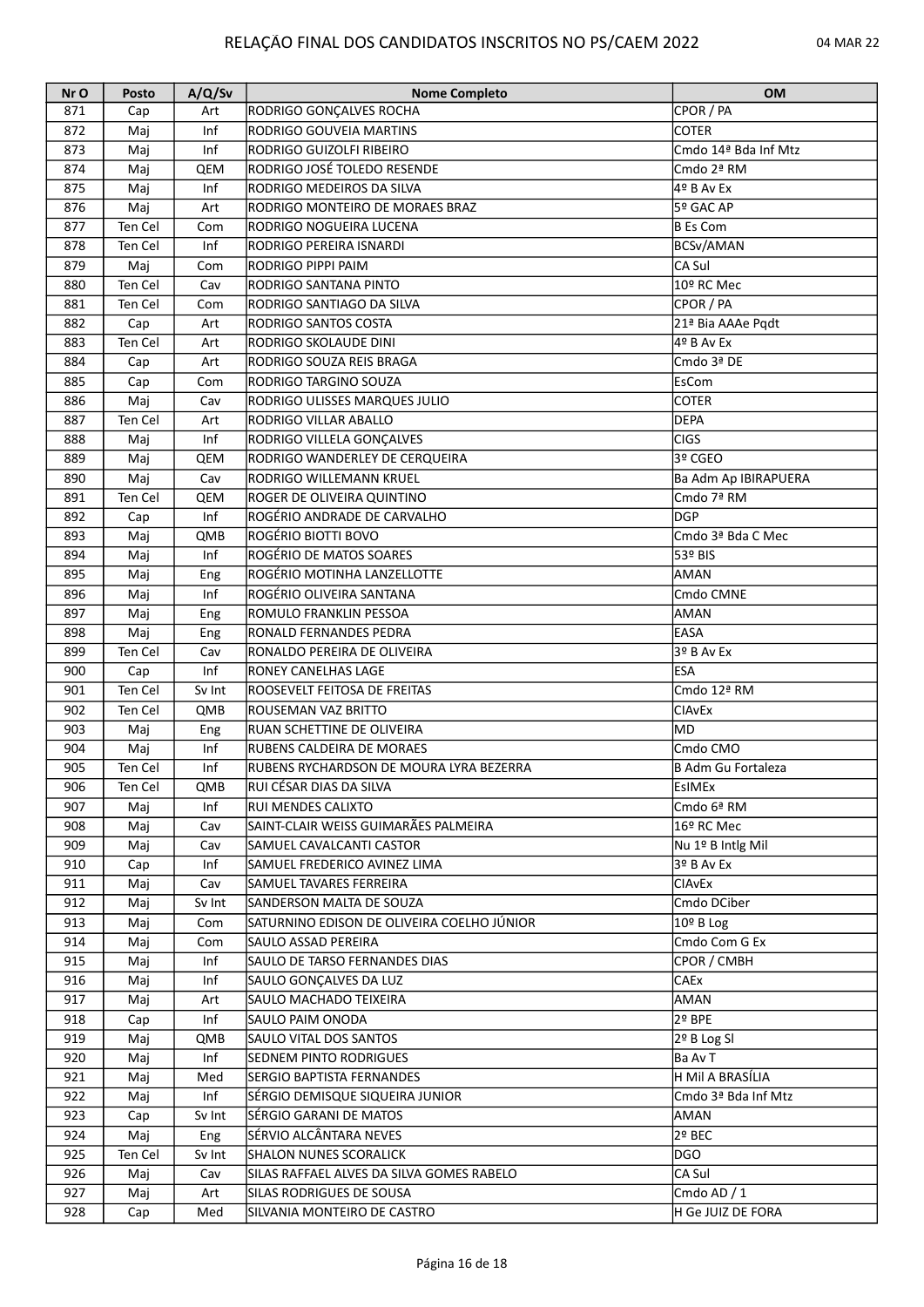| Nr O | Posto   | A/Q/Sv | <b>Nome Completo</b>                  | <b>OM</b>                  |
|------|---------|--------|---------------------------------------|----------------------------|
| 929  | Maj     | Med    | ISILVIA REGINA RODRIGUES LEIRA        | PclinMRJ                   |
| 930  | Ten Cel | QEM    | SÍLVIO FARNO DE SOUZA FREIXO          | Cmdo CMN                   |
| 931  | Maj     | Inf    | STÊNIO DA SILVA RIBEIRO               | 24º BIS                    |
| 932  | Cap     | Cav    | <b>TADEU MACHADO FIGUEIRA</b>         | AMAN                       |
| 933  | Maj     | Inf    | TADEU SILVA ÁVILA                     | IME                        |
| 934  | Maj     | Cav    | TAINÃ ALVES NARESSI                   | Cmdo CMS                   |
| 935  | Cap     | Eng    | TALLES RODRIGO SILVA ARAÚJO LUZ       | 2º BEC                     |
| 936  | Maj     | Inf    | TARSO DE SOUZA RAMALHO                | Cmdo 2ª RM                 |
| 937  | Maj     | Inf    | THIAGO ALBERTO SODRÉ ROQUE            | <b>CIGS</b>                |
| 938  | Cap     | Eng    | THIAGO BARBOSA ALVES BARRETO          | EASA                       |
| 939  | Maj     | Inf    | THIAGO BENTES DE MELLO                | B Adm QGEx                 |
| 940  | Maj     | Inf    | THIAGO BOTTECCHIA DA SILVA            | 3º B Av Ex                 |
|      |         | Inf    |                                       |                            |
| 941  | Maj     |        | <b>THIAGO DE PAULA SOTTE</b>          | <b>EsAO</b>                |
| 942  | Maj     | Sv Int | THIAGO DOS ANJOS CORREIA LEITE        | 11º CGCFEx                 |
| 943  | Cap     | Eng    | THIAGO FINIZOLA COSTA                 | <b>CCOPAB</b>              |
| 944  | Cap     | Sv Int | THIAGO GONÇALVES DOS SANTOS           | 9º B Sup                   |
| 945  | Cap     | Eng    | <b>THIAGO HENRIQUE BARROS CARDOSO</b> | 11ª Cia Eng Cmb L          |
| 946  | Cap     | Sv Int | THIAGO JEAN SCHEVENCK LEITE           | <b>CPEx</b>                |
| 947  | Cap     | Inf    | THIAGO JOSÉ DE ANDRADE OLIVEIRA       | <b>EsAO</b>                |
| 948  | Maj     | Inf    | ITHIAGO KILIAN                        | CI Pqdt GPB                |
| 949  | Maj     | Com    | THIAGO LUIZ CABUGUEIRA JUNQUEIRA      | IMBEL                      |
| 950  | Maj     | QEM    | THIAGO MAEL DE CASTRO                 | CDS                        |
| 951  | Maj     | Inf    | <b>THIAGO MARCELINO PAIS</b>          | 11º BI Mth                 |
| 952  | Cap     | Eng    | THIAGO MOURA SOARES                   | <b>CMRJ</b>                |
| 953  | Cap     | Inf    | THIAGO OLIVEIRA SILVA                 | 52º BIS                    |
| 954  | Maj     | Inf    | THIAGO OLIVEIRA ZUMA                  | Cmdo GUEs / 9ª Bda Inf Mtz |
| 955  | Maj     | Art    | THIAGO PUIATI TOLEDO                  | $49$ B Av Ex               |
| 956  | Cap     | Art    | THIAGO RIBEIRO DE ALMEIDA             | <b>DGP</b>                 |
| 957  | Maj     | Eng    | THIAGO SARAIVA GUINGO                 | CPOR/CMSP                  |
| 958  | Maj     | Inf    | THIAGO SILVA DIAMANTINO               | 25º BI Pqdt                |
| 959  | Maj     | Com    | ITHIAGO SILVA MELO                    | Cmdo 12ª Bda Inf L (Amv)   |
| 960  | Maj     | Inf    | ITHYAGO MOACYR PINTO DA SILVA         | Cmdo Fron ACRE / 4º BIS    |
| 961  | Maj     | Sv Int | <b>TIAGO CABRAL SILVA</b>             | 10º D Sup                  |
| 962  | Maj     | Art    | ITIAGO CUNHA FLECHER LOPES            | Cmdo Cmdo Av Ex            |
| 963  | Maj     | Com    | <b>TIAGO DE FARIA</b>                 | <b>CCOPAB</b>              |
| 964  | Maj     | Art    | <b>TIAGO DE SOUZA CARELI</b>          | CMSM                       |
| 965  | Maj     | Cav    | ITIAGO EDUARDO SIQUEIRA VERAS         | Cmdo 9ª RM                 |
| 966  |         | Cav    | TIAGO FERNANDEZ CARDOSO               | 1º RCG                     |
| 967  | Maj     |        | <b>TIAGO HAAG OCANHA</b>              |                            |
|      | Cap     | Cav    |                                       | EsIMEx                     |
| 968  | Cap     | Cav    | <b>TIAGO INDRUSIAK SILVA</b>          | Cmdo 4ª Bda C Mec          |
| 969  | Maj     | Cav    | TIAGO MIRANDA DA SILVA                | 2º B Av Ex                 |
| 970  | Maj     | Sv Int | TIAGO REZENDE DE CASTRO GUIMARÃES     | Ba Av T                    |
| 971  | Maj     | QMB    | TIAGO RODRIGUES CAMARGO               | CIBId                      |
| 972  | Maj     | Sv Int | ITIAGO VARGAS WEBBER                  | 3º RCG                     |
| 973  | Maj     | Inf    | TOBIAS MACHADO FERREIRA               | 71º BI Mtz                 |
| 974  | Maj     | Eng    | TOMÁS MARTINS PEREIRA BASTOS          | <b>DGP</b>                 |
| 975  | Maj     | Inf    | UBIRAJÁ SEVERIANO DE OLIVEIRA FILHO   | 34° B I Mec                |
| 976  | Maj     | Inf    | UBIRAJARA ALMEIDA VILLA VERDE JÚNIOR  | 62º BI                     |
| 977  | Maj     | Eng    | UÉLITON VIRMAR FIGUEIRÓ MARQUES       | D M E                      |
| 978  | Maj     | Eng    | UÉMERSON FERREIRA DA SILVA            | <b>DGP</b>                 |
| 979  | Maj     | Inf    | ULYSSES DANIEL QUEIROZ SILVA DE SÁ    | 4ª Cia Intlg               |
| 980  | Ten Cel | Cav    | VAGNER ALVES NOGUEIRA                 | <b>CMPA</b>                |
| 981  | Maj     | Cav    | VAGNER XAVIER CIROLINI                | CA Sul                     |
| 982  | Ten Cel | Med    | VALERIA FONSECA BRUNO                 | HCE                        |
| 983  | Maj     | Inf    | VANDERLY XIMENES ARAGÃO JÚNIOR        | Cia Cmdo 4ª Bda Inf L      |
| 984  | Cap     | Inf    | VANDSON SOUZA SILVA                   | 4º B Av Ex                 |
| 985  | Maj     | Eng    | VICENTE DA SILVA COSTA                | l6º BEC                    |
| 986  | Maj     | Sv Int | VICTOR COSENZA DOS SANTOS PEREIRA     | <b>IEFEX</b>               |
|      |         |        |                                       |                            |